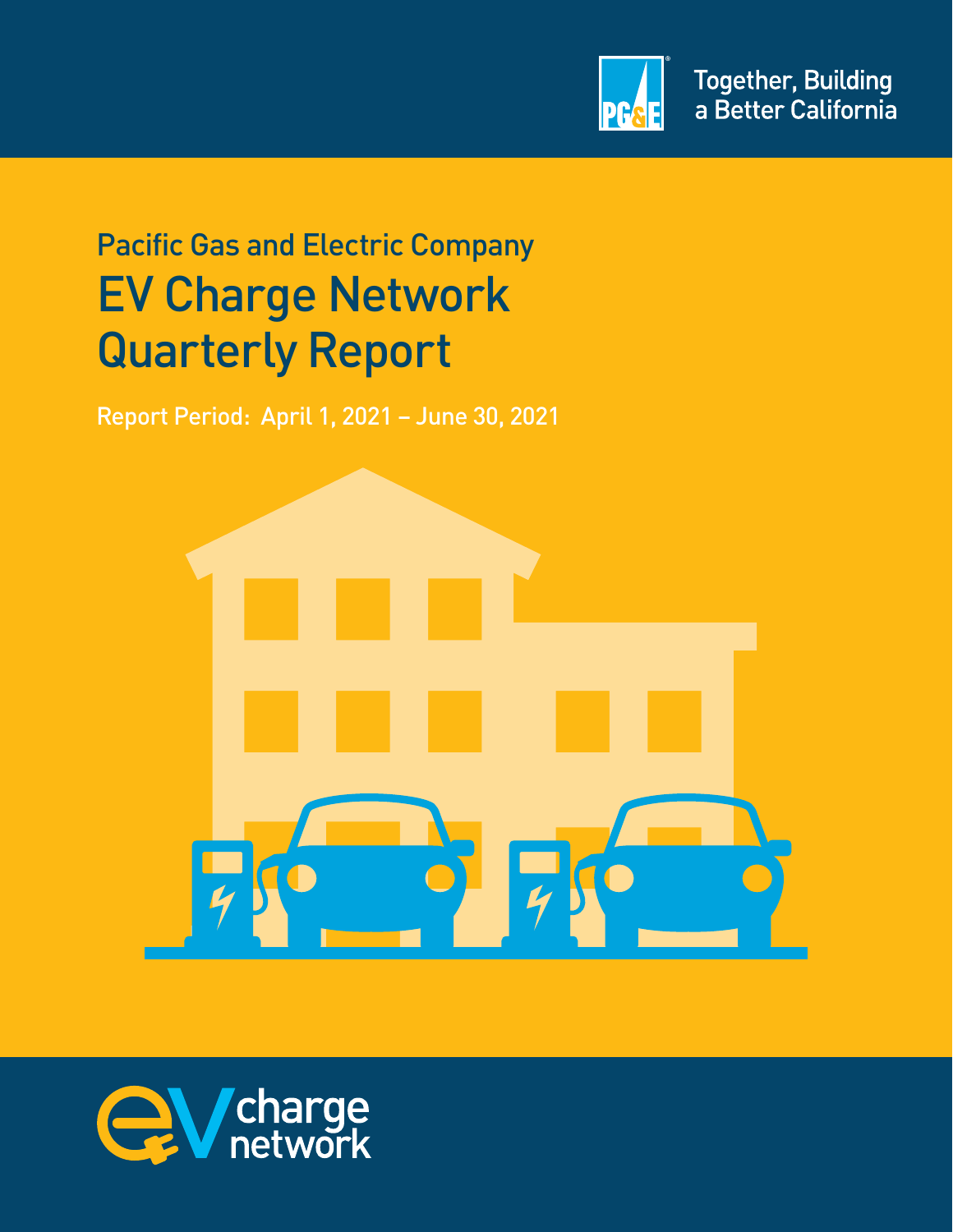# Table of Contents **PAGE**

| <b>1. Executive Summary</b><br>1.1 EV Charge Network Program Overview<br>1.2 Summary for Quarter                                                                                           | $\mathbf{1}$ |
|--------------------------------------------------------------------------------------------------------------------------------------------------------------------------------------------|--------------|
| 2. Customer Interest, Outreach, and Education<br>2.1 EV Charge Network Applications<br>2.2 Sales and Marketing<br>2.3 Online Tools & Resources<br>2.4 Customer Experience and Satisfaction | 3            |
| 3. Electric Vehicle Supply Equipment Procurement<br>3.1 Procurement Process<br>3.2 RFQ - EV Charge Owner Options<br>3.3 RFP - EV Charge Sponsor Options<br>3.4 Procurement Next Steps      | 8            |
| 4. Charger Utilization and Load Management<br><b>4.1 Charger Utilization</b>                                                                                                               | 10           |
| <b>5. Program Operations</b><br>5.1 Summary of Approved Sites<br>5.2 Construction<br><b>5.3 Operational Metrics</b><br>5.4 Program Costs                                                   | 12           |
| <b>6. Supplier Diversity</b>                                                                                                                                                               | 14           |
| 7. Program Advisory Council Feedback                                                                                                                                                       | 15           |
| <b>8. Conclusion</b>                                                                                                                                                                       | 16           |
| 9. Appendix A<br>9.1 Summary of Program Advisory Council Comments and PG&E Response                                                                                                        | 17           |
| 10. Appendix B                                                                                                                                                                             | 20           |
| 11. Appendix C                                                                                                                                                                             | 21           |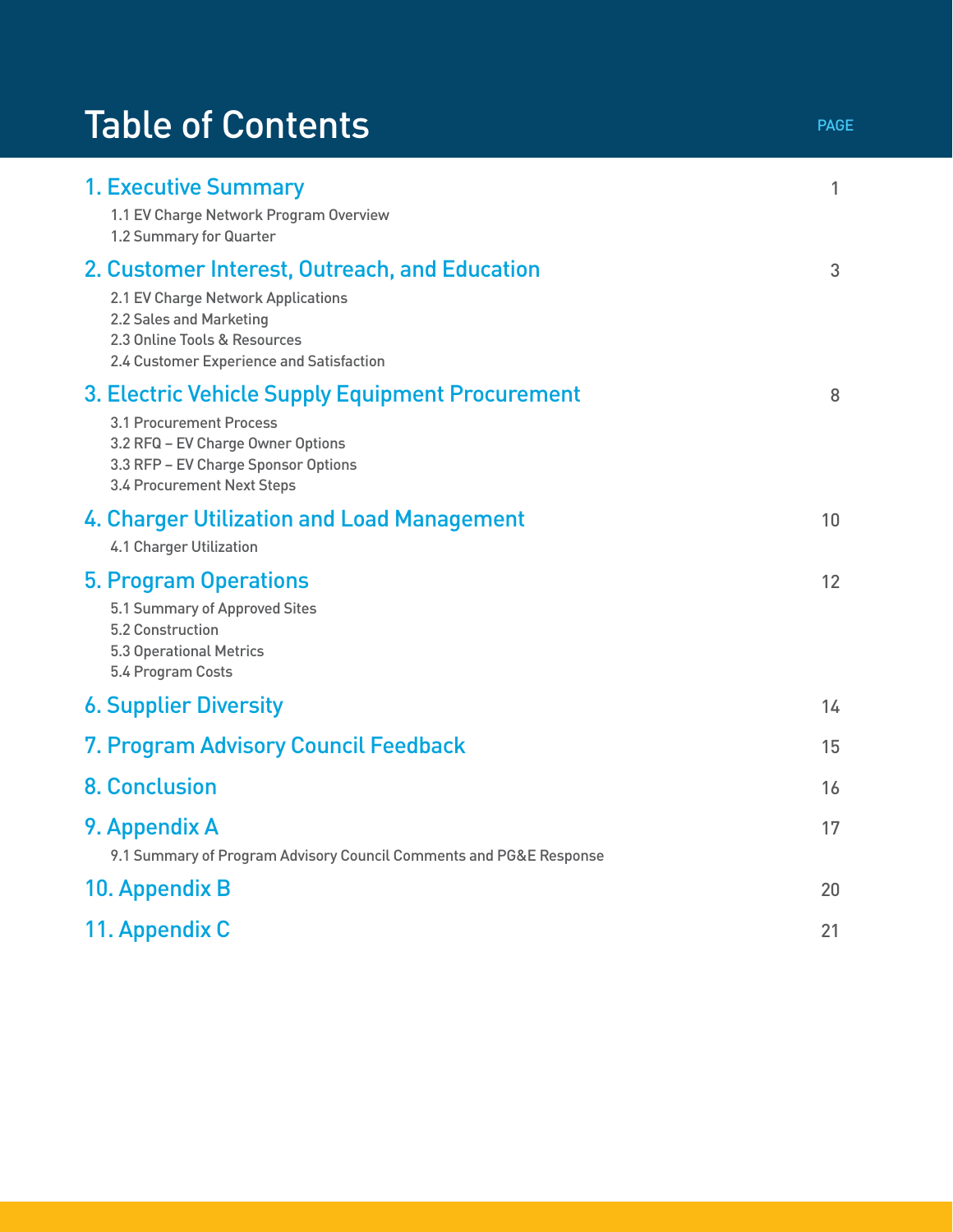<span id="page-2-0"></span>

Program

**Diversity** 

# 1. Executive Summary

### **1.1 EV Charge Network Program Overview**

**PG&E's EV Charge Network** (EVCN) program was approved on December 15, 2016 through a unanimous vote of the California Public Utilities Commission (Commission).1 The purpose of the program is to increase access to charging for electric vehicles (EV) within PG&E's service territory. The program forecasted to install up to 7,500 charging ports over a three-year period focusing on two key market segments: workplaces and multi-unit dwellings. The program includes deployment targets of 15% of ports in Disadvantaged Communities (DACs) as well as 20% in Multi-Unit Dwellings (MUDs).<sup>2</sup> These targets aid in facilitating market entry for previously underserved communities and market segments. For participating site hosts, the program is organized into two ownership options: "EV Charge Owner" and "EV Charge Sponsor." **1.1 EV Charge Network Program Overview**<br> **EV Charge Sponsor,** At the discretion of the individual<br> **EV Charge Sponsor and the interaction of the interaction of the interaction of the interaction of the interaction<br>
At the** 

operational. **EV Charge Owner:** The majority of the electric vehicle service equipment (EVSE) will be owned by site hosts who are PG&E non-residential customers that have EV charging stations installed on their property. All site hosts may choose to participate under this program option. For these installations, PG&E will install and maintain the EV service connection (make-ready infrastructure) to support their use. The site host will be responsible for buying and installing the EV charging stations. At these locations, rebates will be offered to site hosts for the EV charging stations. The rebates will be paid after the charging stations are installed and

site host, PG&E may be requested to install, own, and maintain up to 35% of the EV charging stations originally forecasted to be deployed. These EV charging stations will be installed in a turnkey operation to maximize site host convenience. EV Charge Sponsor site hosts must be MUDs or workplaces located in disadvantaged communities (DACs).

# **1.2 Summary for Quarter**

The following section provides a brief summary of the milestones and actions performed throughout the quarter. This includes EV adoption in PG&E's service territory, a summary of the Program Advisory Council (PAC) meeting, program milestones, and key barriers to implementation.

# EV Adoption in PG&E Service Territory

The EV Charge Network program intends to support the adoption of EVs in PG&E territory by providing the infrastructure to support adequate charging and remove obstacles to adoption.

customers were enrolled in the EV rates.<sup>3</sup> PG&E offers two residential EV rates for customers who own an EV. Both rates are time-of-use (TOU) rates and will vary based on time of day. The EV-2A rate combines the customer's EV electricity use with the main household consumption on the same meter whereas the EV-B rate tracks EV electricity consumption separately from household use through a new meter dedicated to the charging equipment. At the end of Q2 2021, 74,486 PG&E

1. The Commission approved the EV Charge Network in D 16-12-065.

<sup>3.</sup> The EV rate numbers include customers enrolled in EV-A, EV-B, and EV-2A rate. The EV-2A rate is replacing the EV-A rate with new TOU rates and off-peak charging times.



<sup>2.</sup> Disadvantaged Communities are defined as the top 25% most impacted census tracts within PG&E's service territory per the CalEnviroScreen3.0, or the latest version.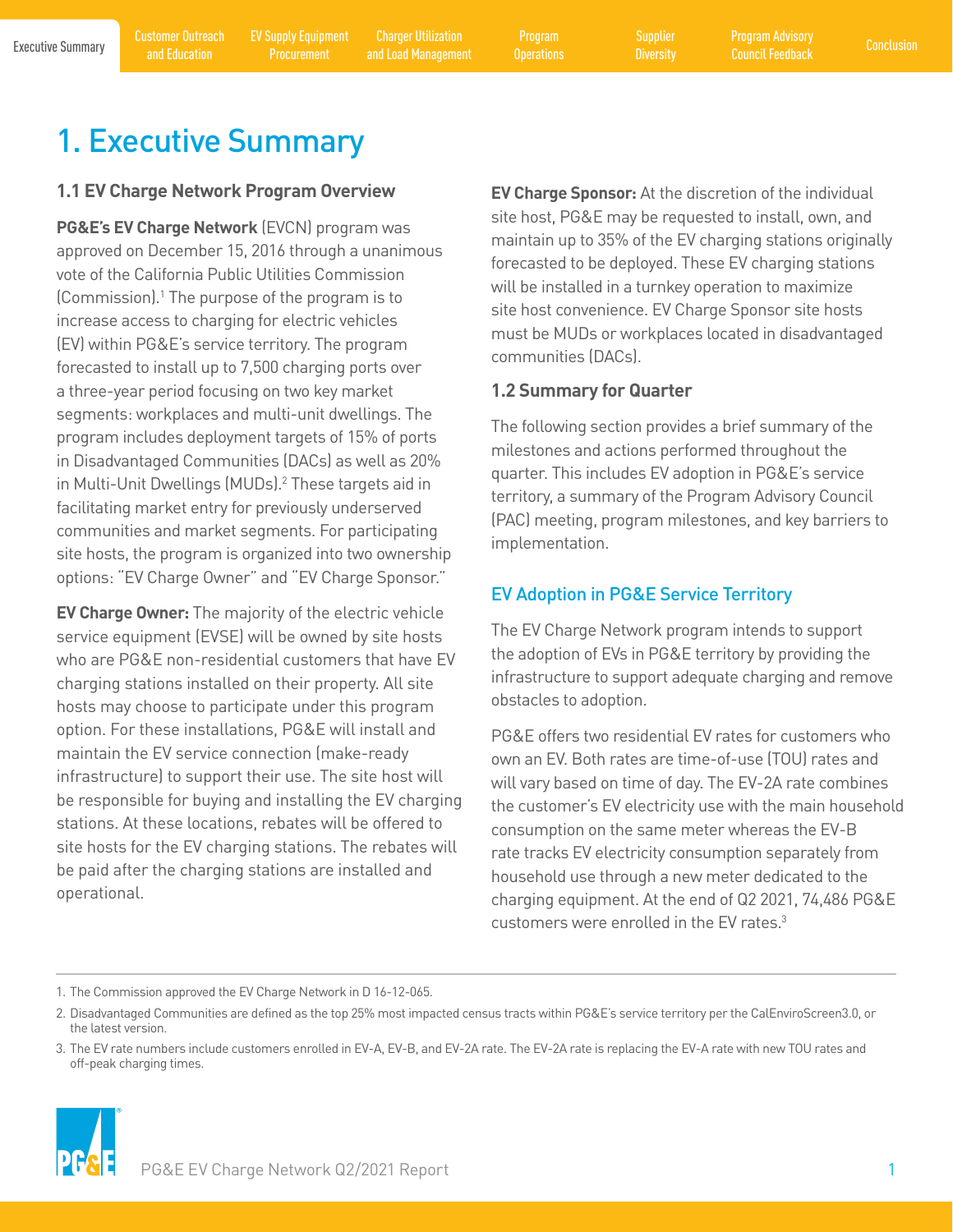and Education

EV Supply Equipment Procurement

Executive Summary [Customer Outreach](#page-4-0) EV Supply Equipment Charger Utilization Program Supplier Program Advisory<br>Executive Summary and Education Procurament and Load Management Operations Diversity Council Cordback Conclusion Charger Utilization and Load Management

Program

**Diversity** 

PG&E also offers two electric vehicle rate plans for business customers with on-site EV charging. These rates are specifically designed for customers with separately metered EV charging at locations such as workplaces, multi-unit dwellings, and retail as well as sites with fleets and fast charging stations. The rates are Business Low Use EV Rate (BEV1) for EV charging installations with a connected load up to and including 100 kilowatts (kW), which are best suited for smaller workplaces and multi-unit dwellings, and Business High Use EV Rate (BEV2) for EV charging installations with a connected load of 100 kilowatts (kW) and above.

# Program Participation Interest

 participation in the EVCN program. PG&E officially launched the EV Charge Network program in January 2018 (however, the program operated under a soft launch since late October 2017 when the online application was made available). PG&E experienced steady interest from customers applying for

PG&E stopped accepting new applications in Q2 2019 since the program was fully subscribed. However, customers are able to submit their interest in future EV infrastructure offerings through [interest list form on the website.](https://pages.em.pge.com/page.aspx?QS=38dfbe491fab00ea2b2972b9fdcd92725e0d1a151830c81769dc5107c2ea4485)

As of June 30, 2021, PG&E had received 816 applications. At the close of Q2 2021, 192 sites representing 4,827 ports had signed agreements with customers; this excludes applications that were waitlisted or cancelled . More details on submitted applications can be found in Section 2 and on approved/ in-progress sites in Section 5 of this report.

# Program Advisory Council (PAC)

Beginning in 2018, PG&E expanded the focus of the PAC meeting to address broader clean transportation programs and initiatives, creating the Clean Transportation Program Advisory Council. On July 28, 2021, PG&E held the Q2 2021 Program Advisory Council meeting to provide an update on the EV Charge Network program, the SB350 programs (Fleet, Fast Charge), the Schools & Parks programs, VGI Pilots, and Fleet Savings Calculator Demo.

Individuals from over 25 organizations, representing stakeholders from industry, government, and nonprofits, attended online. The meeting objective was to inform an external audience on the progress of the various infrastructure programs authorized by the CPUC. More details on the Q2 2021 PAC meeting can be found in Section 7 and the Appendix of this report.



<sup>4. 198</sup> sites were reported as viable in the Q4 2020 update. Since then, 6 sites were canceled.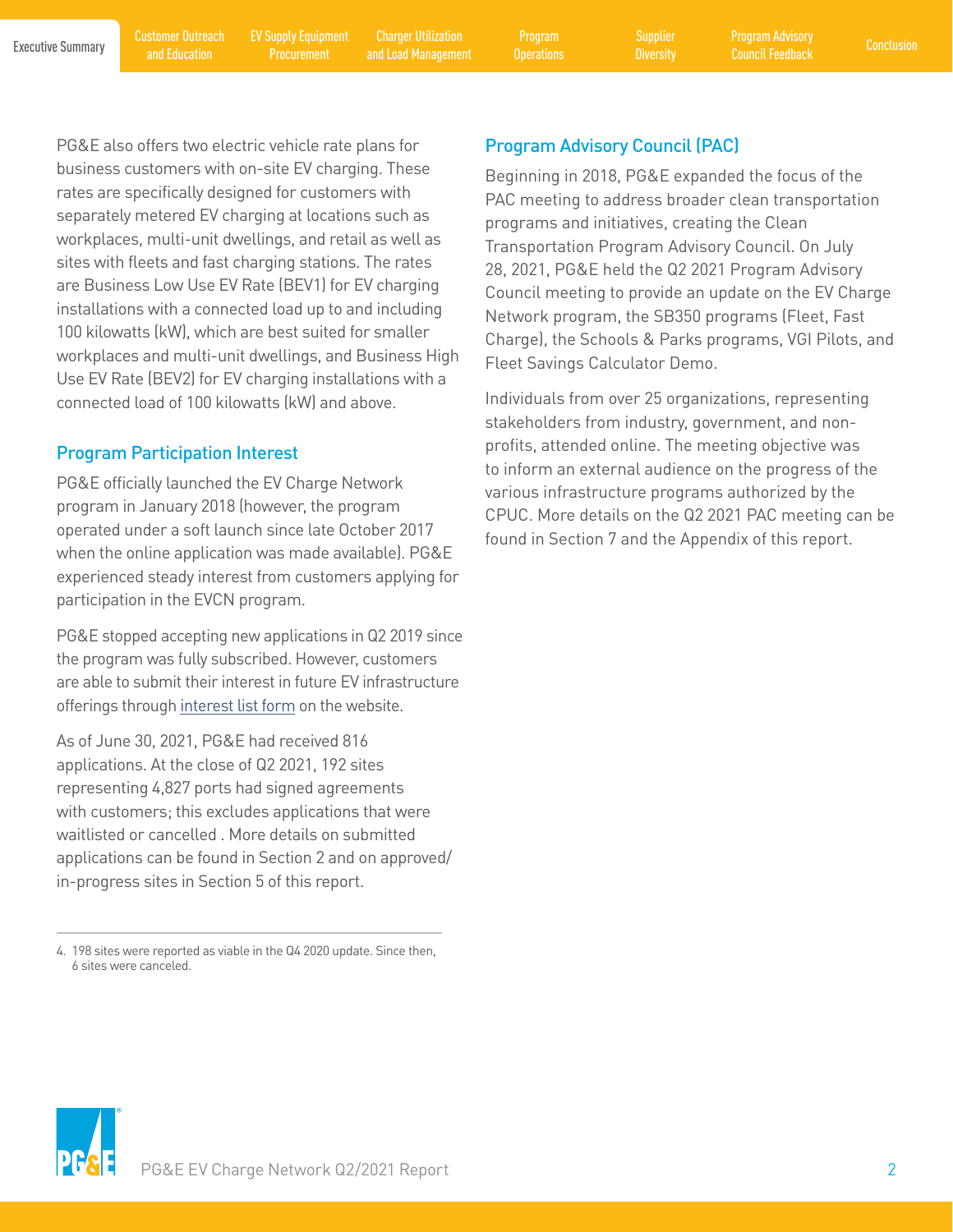Program

**Diversity** 

# <span id="page-4-0"></span>2. Customer Interest, Outreach, and Education

# **2.1 EV Charge Network Applications**

applications in each stage at the end of Q2 2021.<sup>5</sup> Since launching the EV Charge Network program website and online application in Q3 2017, PG&E received a total of 816 applications through Q2 2019 when the program stopped accepting new applications. Figure 2.1 shows the total number of applications received and the number of



FIGURE 2.1 SUMMARY OF APPLICATION STATUS THROUGH Q2 2021

Table 2.2 shows the breakdown of property type, disadvantaged community status, and program participation across all applications received through Q2 2021.

|  | TABLE 2.2 APPLICANT PROFILE THROUGH Q2 2021 |
|--|---------------------------------------------|
|--|---------------------------------------------|

|                                       | <b>NUMBER OF</b><br><b>APPLICATIONS</b> | <b>PERCENT OF</b><br><b>APPLICATIONS</b> |
|---------------------------------------|-----------------------------------------|------------------------------------------|
| <b>PROGRAM PARTICIPATION</b>          |                                         |                                          |
| EV Charge Owner                       | 629                                     | 77%                                      |
| <b>EV Charge Sponsor</b>              | 187                                     | 23%                                      |
| <b>PROPERTY TYPE</b>                  |                                         |                                          |
| <b>MUD</b>                            | 220                                     | 27%                                      |
| Workplace                             | 596                                     | 73%                                      |
| <b>DISADVANTAGED COMMUNITY STATUS</b> |                                         |                                          |
| Disadvantaged<br>Community (DAC)      | 209                                     | 26%                                      |
| Other PG&E Territory                  | 607                                     | 74%                                      |

| <b>CROSS-SECTION</b><br>(Applications) | DAC.<br>(% of Grand Total) | NOT IN DAC<br>(% of Grand Total) |
|----------------------------------------|----------------------------|----------------------------------|
| <b>MUD</b>                             | 46(6%)                     | 174 (21%)                        |
| WORKPLACE                              | 163 (20%)                  | 433 (53%)                        |
| Subtotal                               | 209                        | 607                              |

Applicants reported hearing about the EVCN program from various sources. In Q2 2019, PG&E's Sales team wrapped up their outreach. Over the course of the program's outreach, the PG&E Sales team represented the largest source of incoming lead generation, bringing in over 55% of program applications through Q2 2019. Figure 2.3 depicts how applicants reported hearing about the EVCN program on the online application.

FIGURE 2.3 EVCN PROGRAM APPLICANT SOURCE OF PROGRAM KNOWLEDGE THROUGH Q2 2019



5. While the program has stopped accepting new applications, the number of eligible projects may change if projects are canceled.

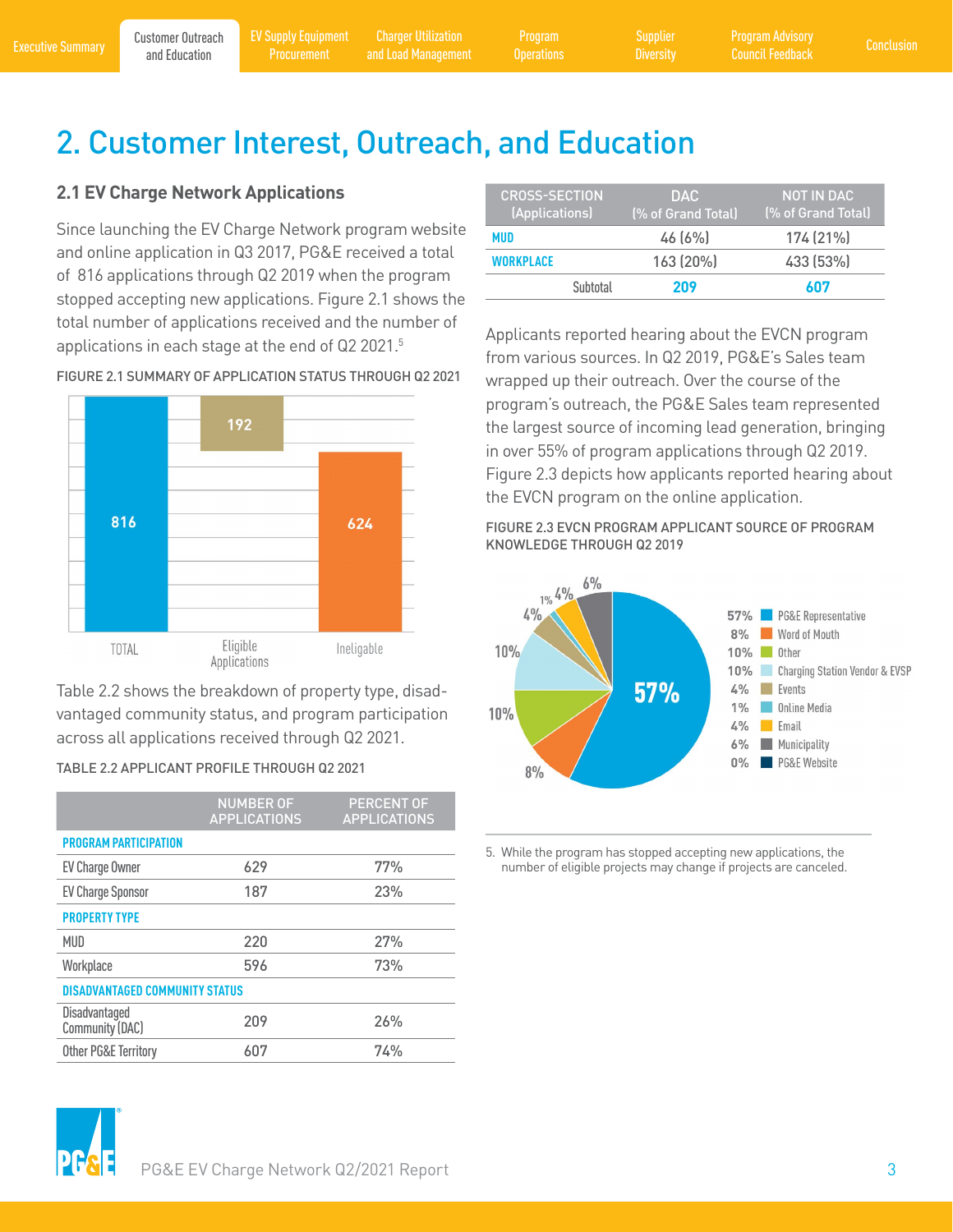Program

**Diversity** 

<span id="page-5-0"></span>Figure 2.4 depicts the geographic areas of applicants who submitted applications to EVCN, halting in Q2 2019.





Note: "Other PG&E Territory" represents counties with fewer than 10 applications submitted. PG&E received applications from over 150 cities in total.

Approximately 76% of submitted applications were cancelled through the end of Q2 due to the program reaching full subscription. PG&E has shared additional resources with these sites to support their desire to install EV charging, such as the following:

# **Other external rebates available:**

- [CEC CALeVIP](https://calevip.org/) The California EV Infrastructure Project.
- **[BAAQMD Charge!](http://www.baaqmd.gov/funding-and-incentives/businesses-and-fleets/charge)** Bay Area air district charging station rebate.
- **[SJAPCD Charge Up!](http://www.valleyair.org/grants/chargeup.htm)** San Joaquin air district charging station rebate.
- • CCA Rebates Check with your local Community Choice Aggregator, such as **[MCE](https://www.mcecleanenergy.org/ev-charging/#EVSErebates)**, for additional rebates.
- [Electrify America](https://www.electrifyamerica.com/submissions)  An alternate EV charging infrastructure program.

### **Other PG&E EV resources:**

- [EV Savings Calculator](https://ev.pge.com/) Find the right EV for you with personalized incentives.
- [Clean Fuel](https://cleanfuelreward.com/) Reward EV/PHEV purchasers can qualify for up to \$1,500 through this program.
- [EV Charging Rates](https://www.pge.com/en_US/residential/rate-plans/rate-plan-options/electric-vehicle-base-plan/electric-vehicle-base-plan.page) Make sure you are on the best electric rate for EV charging.
- [PG&E Customer Connections Online](https://www.pge.com/en_US/residential/customer-service/home-services/renovating-and-building/customer-connections-online/customer-connections-online.page) Request new electric service for EV chargers if not selected for the EVCN program.

# **Q2 2021 Program Milestones**

- **4,749 ports substantially complete since program inception**
- **Q2 Ports Substantially Complete:** April 55 ports, May – 0 ports, June – 190 ports

# **Q2 2021 Challenges and Lessons Learned**

In Q2 2021, we continued to be diligent about COVID-19 related safety protocols during construction related activities. As the program and its related infrastructure, including PG&E owned charging stations is in its 4th year, we are now seeing more O&M related functions being required. We are always learning new ways to manage this portfolio of assets and how we can support customers in the investments they've made in EV charging stations.

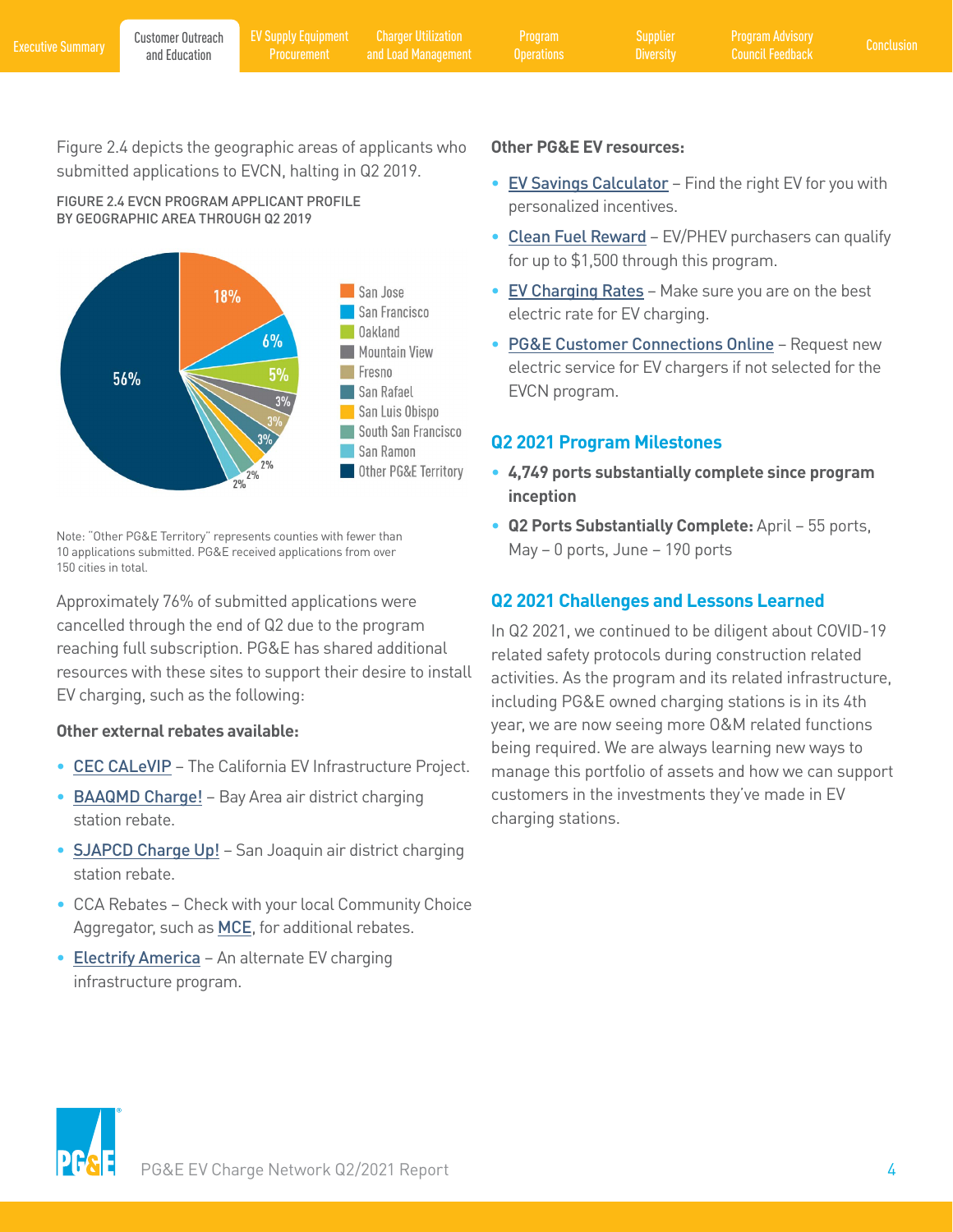# <span id="page-6-0"></span>**2.2 Sales and Marketing**

In Q2 2019, PG&E halted marketing and customer acquisition due to the large influx of applications. PG&E continues to work with our partners to communicate project status. Partners, especially on a local level, are key stakeholders that serve as advocates for the program. Sample partners include local non-profits/working groups, community choice aggregators, local governments, and trade associations. They can be very helpful in providing venues for PG&E to discuss EV charging opportunities with their constituents, offering additional funding sources that further bring down costs for customers, and, in some cases, become customers themselves.

# **2.3 Online Tools & Resources**

customers in their decision-making process. As of the end of Q2 2021, the EV Charge Network program website has the following tools and resources to assist

- Through Q2 2021, the [EV Savings Calculator](http://ev.pge.com/) has received 604,000 unique visitors and logged over 809,000 sessions, resulting in >30,000 hours of total platform engagement.
- Our Net Promoter Score<sup>6</sup> in Q2 2021 was 31, with 1,842 respondents, which we consider "great."



FIGURE 2.5 EV SAVINGS CALCULATOR CUMULATIVE UNIQUE SESSIONS THROUGH Q2 2021

The goal of the EV Savings Calculator is to reduce EV ownership cost research time by providing residential customers with a tool that is quick, easy to use, and provides an accurate cost breakdown of owning an EV. The tool captures total cost of ownership, available EV incentives, and a match score to help users find the right EV for them.

PG&E launched the tool at the end of 2018 and launched a new rate comparison tool in July 2019 to help customers find the best electric rate for their EV, home location, and charging behavior. In Q1 2020, PG&E added enhancements which enable users to compare two EVs side-by-side, and a variety of map enhancements such as a trip planner, vehicle range radius, and nearby EV dealers. The tool is available at [ev.pge.com.](http://ev.pge.com)



<sup>6.</sup> <https://www.retently.com/blog/good-net-promoter-score>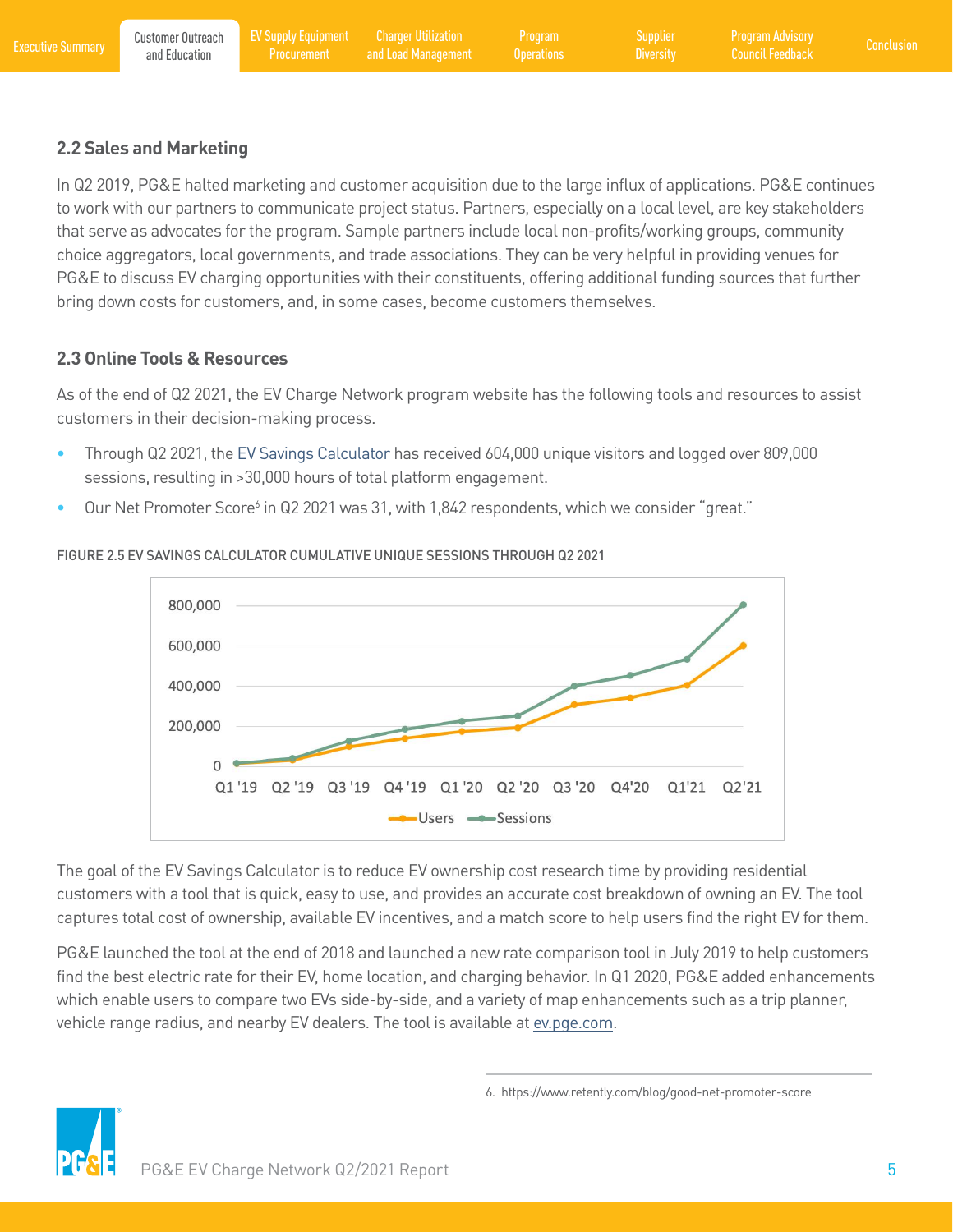| <b>Executive Summary</b> | <b>Customer Outreach</b><br>and Education | <b>EV Supply Equipment</b><br>Procurement                            | <b>Charger Utilization</b><br>and Load Management | Program<br><b>Operations</b> |                                   | Supplier<br><b>Diversity</b> | <b>Program Advisory</b><br><b>Council Feedback</b> |                       | <b>Conclusion</b> |
|--------------------------|-------------------------------------------|----------------------------------------------------------------------|---------------------------------------------------|------------------------------|-----------------------------------|------------------------------|----------------------------------------------------|-----------------------|-------------------|
|                          | <b>Browse available EVs:</b>              |                                                                      |                                                   |                              |                                   |                              |                                                    |                       |                   |
|                          |                                           |                                                                      |                                                   |                              |                                   |                              | Sort By                                            | Match Score           |                   |
|                          |                                           | <b>Refine Match Score</b><br>ROUNDTRIP COMMUTE<br>50 Miles           | Hyundai<br>Kona Electric                          | y                            | <b>Nissan</b><br><b>LEAF PLUS</b> | y                            | Chevrolet<br><b>Bolt EV</b>                        |                       |                   |
|                          |                                           | <b>BUDGET AFTER INCENTIVES</b><br>\$25,000<br>Personalize Incentives |                                                   |                              |                                   |                              |                                                    |                       |                   |
|                          |                                           | <b>MINIMUM SEATS</b>                                                 |                                                   | <b>HANK</b>                  |                                   | <b>Grimming</b>              |                                                    | <b>SEARCH</b>         |                   |
|                          |                                           | 2 seats<br>HOME CHARGING AVAILABILITY                                | Electric Range<br>MSRP                            | 258 miles<br>\$34,000        | Electric Range<br>MSRP            | 226 miles<br>\$32,400        | Electric Range<br>MSRP                             | 259 miles<br>\$31,000 |                   |
|                          |                                           | Level 2<br>Help me choose                                            | AFTER INCENTIVES<br>$\check{~}$<br>\$22,000       | MATCH SCORE<br>100/100       | AFTER INCENTIVES<br>\$20,400      | MATCH SCORE<br>100/100       | AFTER INCENTIVES<br>\$26,500                       | MATCH SCORE<br>97/100 |                   |
|                          |                                           |                                                                      | Hyundai<br><b>Ioniq Electric</b>                  | ¥                            | Nissan<br>LEAF                    | ¥                            | Kia<br>Niro EV                                     | ¥                     |                   |
|                          |                                           | Filter<br>FUEL(?)                                                    |                                                   |                              |                                   |                              |                                                    |                       |                   |
|                          |                                           | All-Electric<br>Plug-in Hybrid                                       |                                                   |                              |                                   |                              |                                                    |                       |                   |
|                          |                                           | TYPE                                                                 |                                                   |                              |                                   | search                       |                                                    |                       |                   |
|                          |                                           | Sedan<br>Hatchback                                                   | Electric Range<br>MSRP                            | 170 miles<br>\$33,245        | Electric Range<br>MSRP            | 149 miles<br>\$27,400        | Electric Range<br>MSRP                             | 239 miles<br>\$39,990 |                   |

AFTER INCENTIVES

\$21,245

AFTER INCENTIVES

\$15,400

MATCH SCORE

97/100

AFTER INCENTIVES

\$27,990

MATCH SCORE

 $94/100$ 

MATCH SCORE

95/100

#### **Discover the best electric rate:**





Coupe

Minivan

Crossover

 $\textsf{SUV}$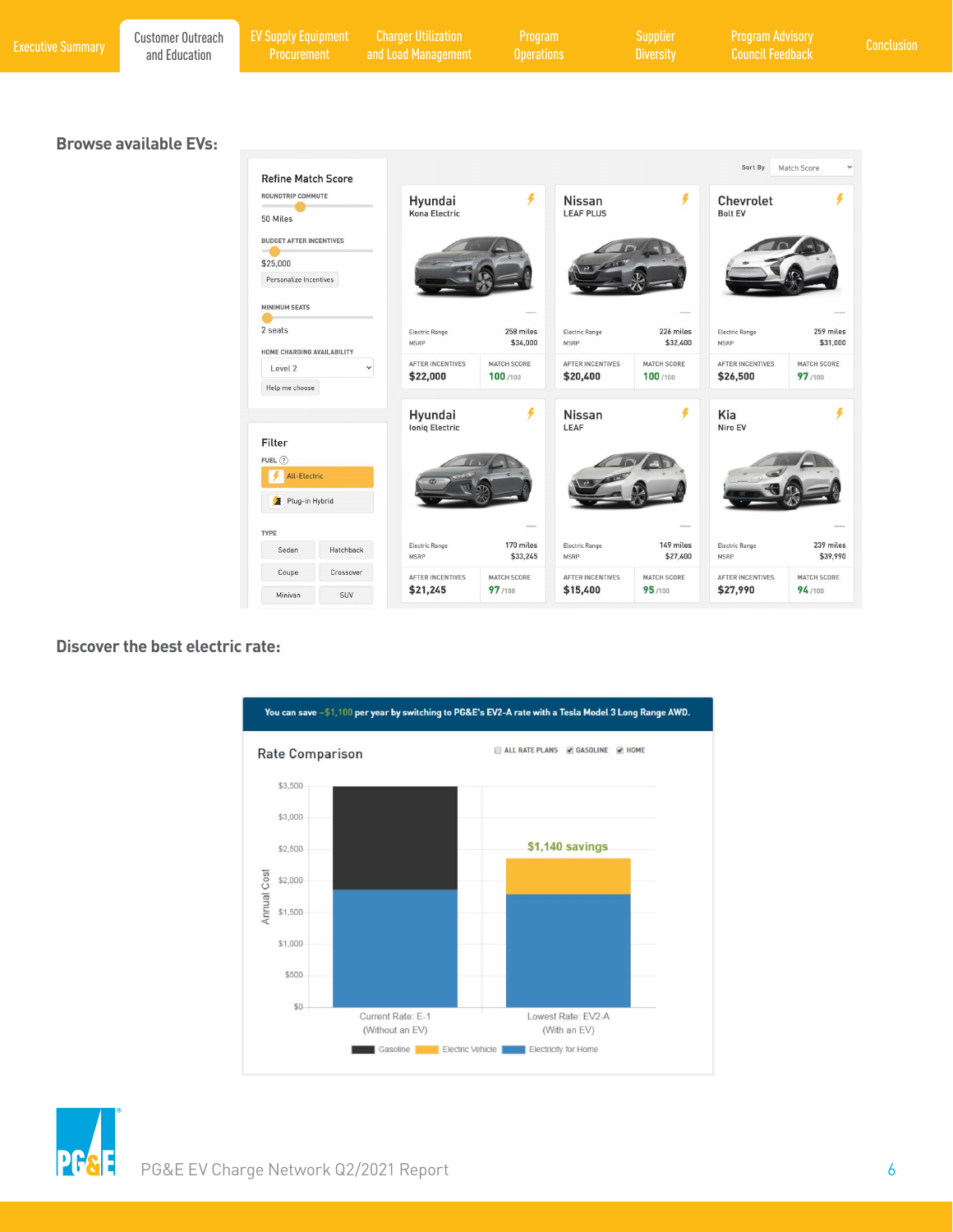<span id="page-8-0"></span>

| Map a route and see public chargers or find a nearby car dealer:<br><b>Range From Full Charge</b><br><b>All Stations</b><br><b>Map a Route</b><br><b>Dealer Catalog</b><br>Willows<br>Oroville<br>San Francisco, CA, USA<br>FЭ.<br>Willit<br>$L - 1$<br>Truckee<br>Olympic<br>South Lake Tahoe, CA 96150, US<br>Grass Valle<br>Valley<br>Carson City<br>Yuba City<br>Lakeport<br>Yeringti<br><b>Map Route</b><br><b>TO 00</b><br>HIGH POWER STATIONS ONLY<br>Kirkwood<br>Healdsburg<br>Santa Rosa<br>Elk Grove<br>Bridgeport |  |
|------------------------------------------------------------------------------------------------------------------------------------------------------------------------------------------------------------------------------------------------------------------------------------------------------------------------------------------------------------------------------------------------------------------------------------------------------------------------------------------------------------------------------|--|

### **2.4 Customer Experience and Satisfaction**

**Public stations**<br>Installed by business or

**High Power Stations** 

Other Types of Stations

DC fast charge or supercharg

 $\bigcirc$ 

 $\overline{Q}$ 

 $\odot$ 

PG&E issues a customer satisfaction survey to program participants after project completion. PG&E has received survey responses from 42 customers through Q2 2021. Survey respondents rated PG&E well on "Likelihood to Recommend" and "Value to Organization," and the "Overall Process" rating has steadily increased through program deployment.

San Jose

Modesto

Turlock

Merced





(395)<br>Lee Vir

٠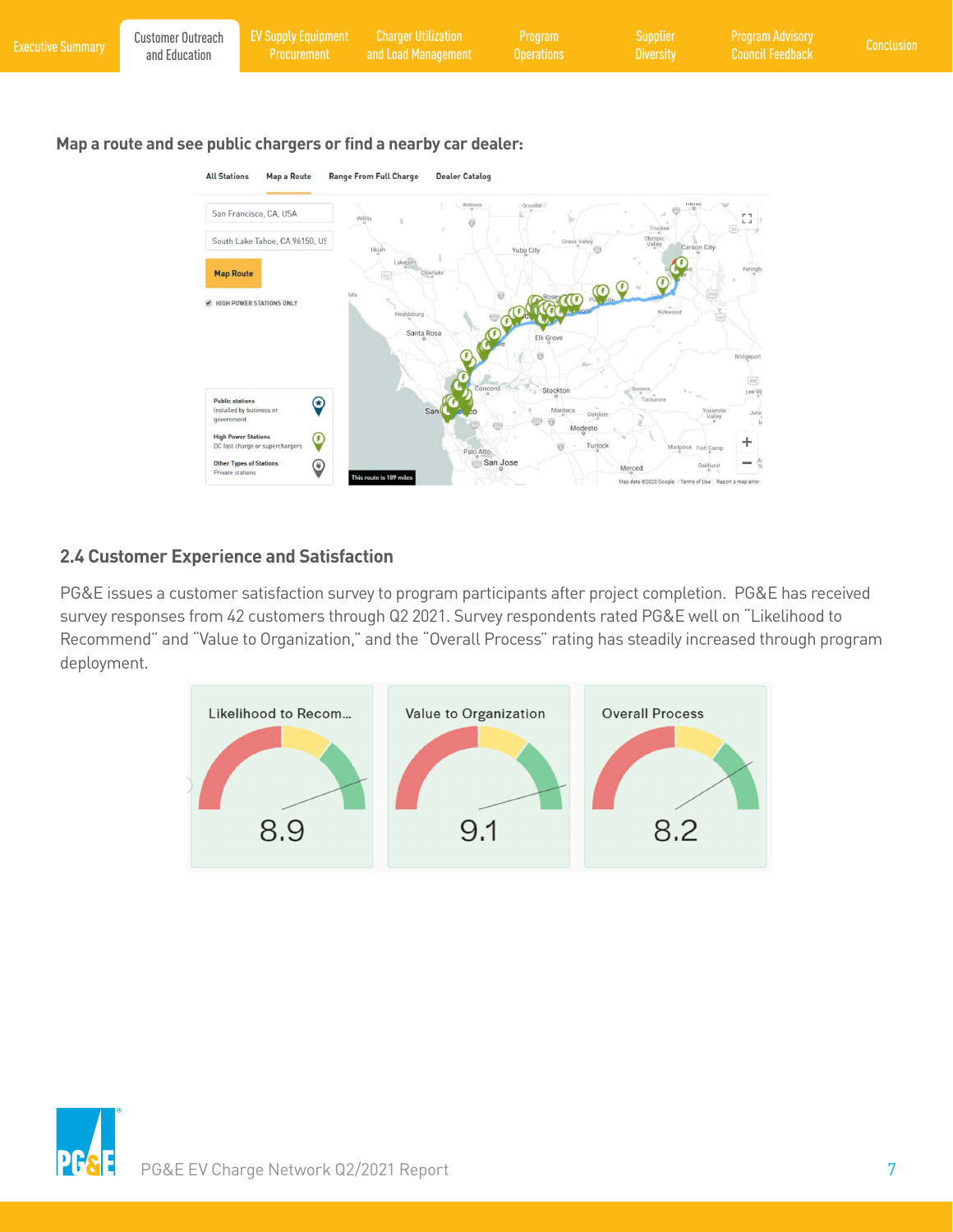Program

# <span id="page-9-0"></span>3. Electric Vehicle Supply Equipment Procurement

# **3.1 Procurement Process**

PG&E conducted a Request for Qualification (RFQ) and Request for Proposal (RFP) process to determine eligible EVSE packages that will be available to customers through the EV Charge Network program. The RFQ qualifies EV charging station vendors for the EV Charge Owner option and occurs on a quarterly basis. Per the last PAC meeting decision, the EV Charge Network program will no longer qualify vendors through quarterly RFQs. PG&E leveraged the RFP to qualify EV charging station vendors for the EV Charge Sponsor option, for which PG&E will own the charging equipment.

EVSE packages are inclusive of EVSE hardware, software, and network services. PG&E has halted the quarterly vendor RFQ process due to the program reaching full subscription.

# **3.2 RFQ – EV Charge Owner Options**

PG&E halted the quarterly vendor RFQ process due to program reaching full subscription. The approved EVSE packages, including hardware, software, and network services are presented on PG&E's website to inform customers of vendor options, along with vendor contact information for further inquiry. Appendix C details the criteria all approved EVSE approved packages must meet. The following are currently approved program vendors:

- ABM
- Andromeda Power LLC
- BTC Power (Broadband Telcom Power, Inc.)
- ChargePoint
- Electric MotorWerks, Inc.
- EV Connect
- EVBox
- EV Charge Solutions
- EVoCharge LLC
- **EVSE LLC**
- **Greenlots**
- Kitu Systems
- Liberty Plug-ins
- National Car Charging
- Op Connect
- Open Access Technology International, Inc. (OATI)
- PowerCharge
- PowerFlex Systems
- SemaConnect, Inc.
- Siemens
- Shell New Energies
- Tellus Power Inc.
- Verdek
- Video Voice Communications

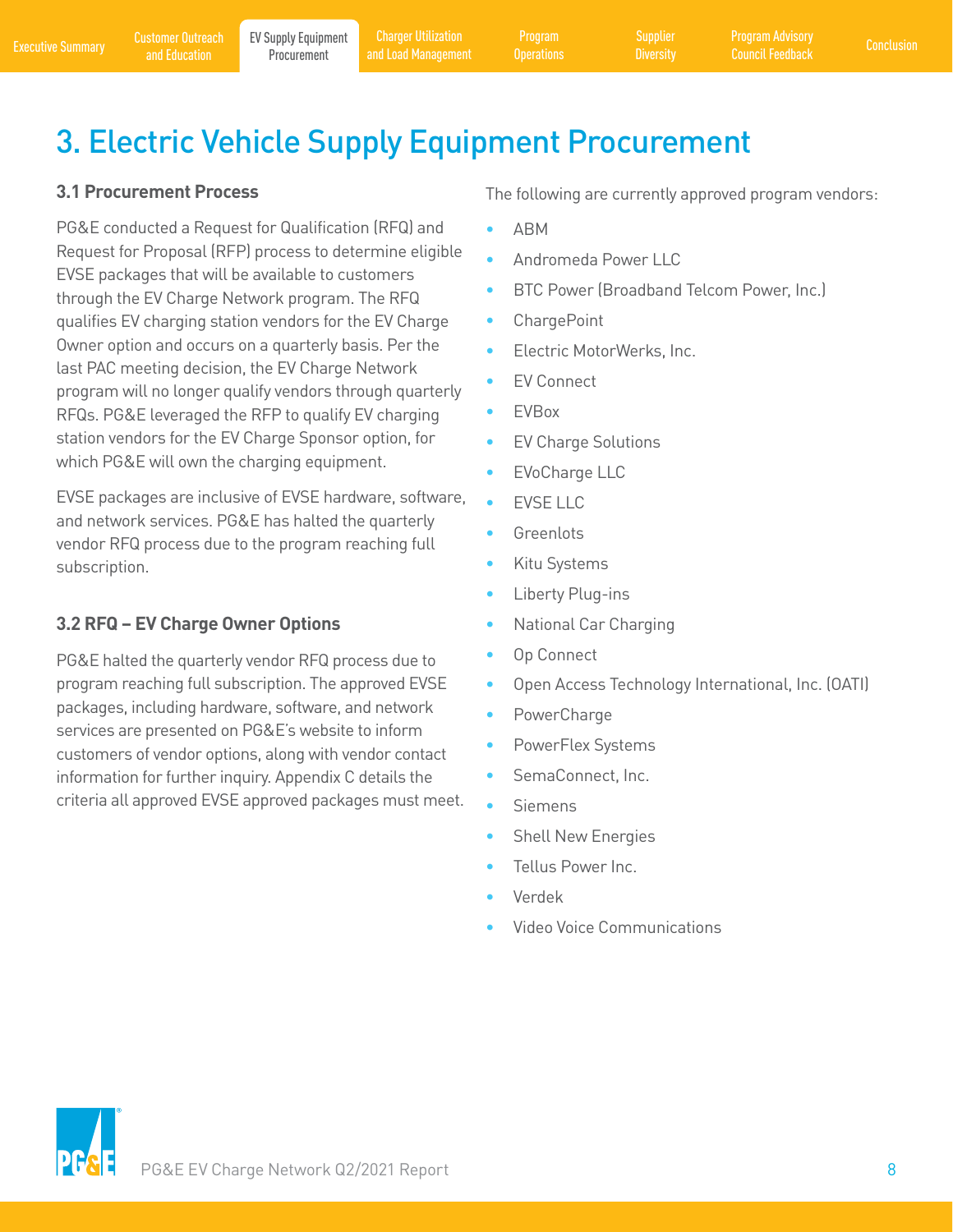<span id="page-10-0"></span>Executive Summary Customer Outreach EV Supply Equipment Charger Utilization Program Supplier Program Advisory<br>Executive Summary [and Education](#page-4-0) Procurement and Load Management Operations Diversity Council Feedback Conclusion Charger Utilization and Load Management

Program

### **3.3 RFP – EV Charge Sponsor Options**

Vendors approved through the first RFQ in 2017 were eligible for the RFP. The RFP was designed to select vendor(s) for the EV Charge Sponsor portion of the program. Under this option, program participants may request PG&E to install, own, and maintain up to 35% of the EV charging ports originally forecasted. The RFP process evaluated competitive price proposals for vendor EVSE packages to be offered under the EV Charge Sponsor option of the program. Vendors for the RFP had to meet PG&E's minimum requirements for the RFQ process and were evaluated on criteria including, but not limited to, price, quality of bid, supplier diversity, environmental commitment, and financial stability. PG&E has selected two vendors, through the RFP, EVBox and ChargePoint. Eligible Charge Sponsor site hosts have been offered a choice of the two EVSE vendors.

# **3.4 Procurement Next Steps**

PG&E has halted the quarterly vendor RFQ process due to the program reaching full subscription. PG&E has completed and closed the RFP process for Charge Sponsor vendor selection.

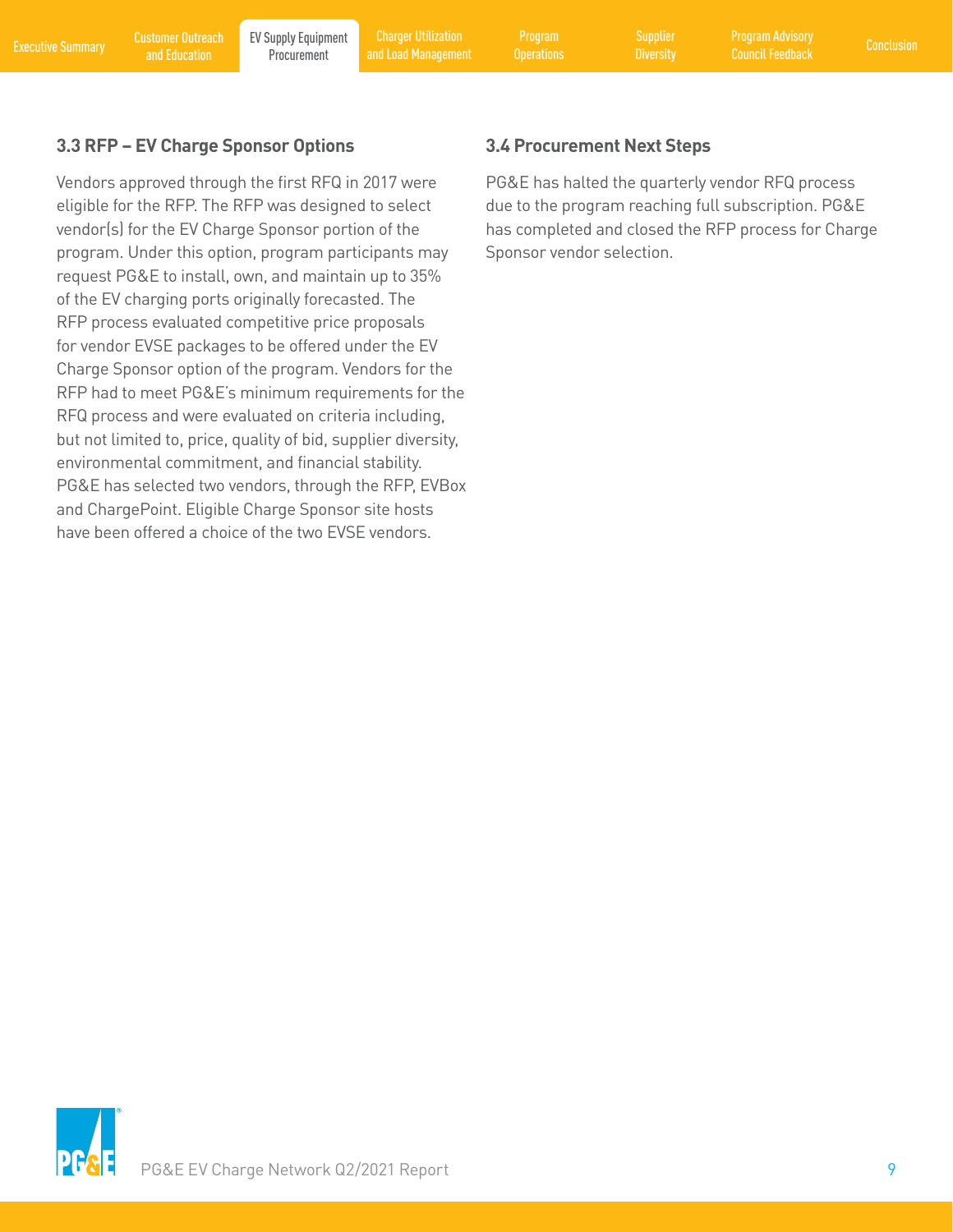# <span id="page-11-0"></span>4. Charger Utilization and Load Management

# **4.1 Charger Utilization**

At the end of Q2 2021, a total of 186 sites were activated for driver use. Table 4.1 shows the summary of all active sites through Q2 2021.

### TABLE 4.1 SUMMARY OF ACTIVATED SITES THROUGH Q2 2021

|                                       | NUMBER OF SITES | NUMBER OF PORTS | PERCENT OF PORTS |
|---------------------------------------|-----------------|-----------------|------------------|
| <b>PROGRAM PARTICIPATION</b>          |                 |                 |                  |
| <b>EV Charge Owner</b>                | 122             | 2,695           | 59%              |
| <b>EV Charge Sponsor</b>              | 64              | 1,864           | 41%              |
| <b>PROPERTY TYPE</b>                  |                 |                 |                  |
| <b>MUD</b>                            | 66              | 1,753           | 38%              |
| <b>Workplace</b>                      | 120             | 2,806           | 62%              |
| <b>DISADVANTAGED COMMUNITY STATUS</b> |                 |                 |                  |
| <b>Disadvantaged Community (DAC)</b>  | 55              | 1,787           | 39%              |
| <b>Other PG&amp;E Territory</b>       | 131             | 2,772           | 61%              |

| <b>CROSS-SECTION (Sites/Ports)</b> | DAC (% of Grand Total) | NOT IN DAC (% of Grand Total) |
|------------------------------------|------------------------|-------------------------------|
| <b>MUD</b>                         | $17/923$ $(20\%)$      | $49/830$ $(19\%)$             |
| <b>Workplace</b>                   | 38/864 (19%)           | $82/1,942$ (43%)              |
| <b>SUBTOTAL</b>                    | 55/1,787               | 131/2,772                     |

PG&E continues to work with EV Service Providers (EVSPs) on collecting driver utilization data from activated sites. From the data collected thus far, PG&E can share the aggregate load profile for 165 activated sites?. The aggregate load curve for these 165 sites is shown in Figure 4.2. These curves were developed based on cumulative PG&E meter data for all sites from April 1, 2021 through June 30, 2021. The data shown does not represent any particular day but rather cumulative hourly data for all sites in the entire quarter, which provides a shape that is representative of charging patterns on a daily basis.

7. The sites represented in these load data are those sites that have been activated and where the EVSP has registered the site with PG&E.

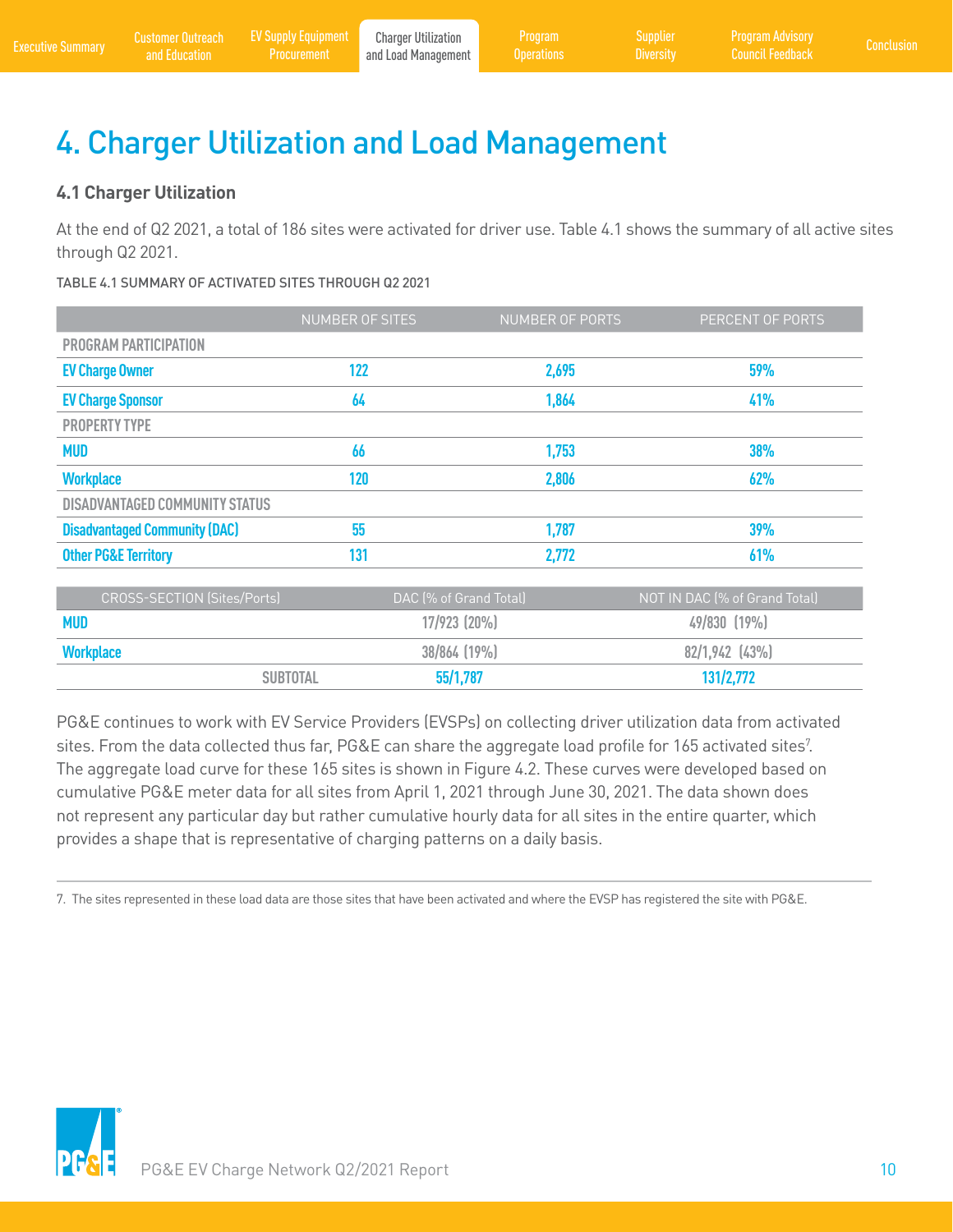| <b>Executive Summary</b> | and Education | Customer Outreach EV Supply Equipment Charger Utilization<br>Procurement | and Load Management | <b>Program</b><br>Operations | Supplier<br><b>Diversity</b> | <b>Program Advisory</b><br><b>Council Feedback</b> | <b>Conclusion</b> |
|--------------------------|---------------|--------------------------------------------------------------------------|---------------------|------------------------------|------------------------------|----------------------------------------------------|-------------------|
|                          |               |                                                                          |                     |                              |                              |                                                    |                   |

#### FIGURE 4.2 AGGREGATED LOAD CURVE FOR Q2 2021 CHARGER UTILIZATION



The average kWh utilization per port shown in Figure 4.3 is calculated as the total kWh delivered during a given month to all ports that were fully activated in that given month, divided by the number of fully activated ports for that given month. The below figure covers 2019 through Q2 2021.<sup>8</sup> Overall, this shows the increasing utilization of sites prior to early 2020, followed by a reduction in utilization due to COVID-19 shutdown restrictions, resulting in less charging of vehicles.

#### FIGURE 4.3 AGGREGATED KWH DELIVERED PER PORT IN 2019 – Q2 2021



8. Prior to 2019 there were a limited number of activated sites and ports, and this time period is therefore not included in this display.

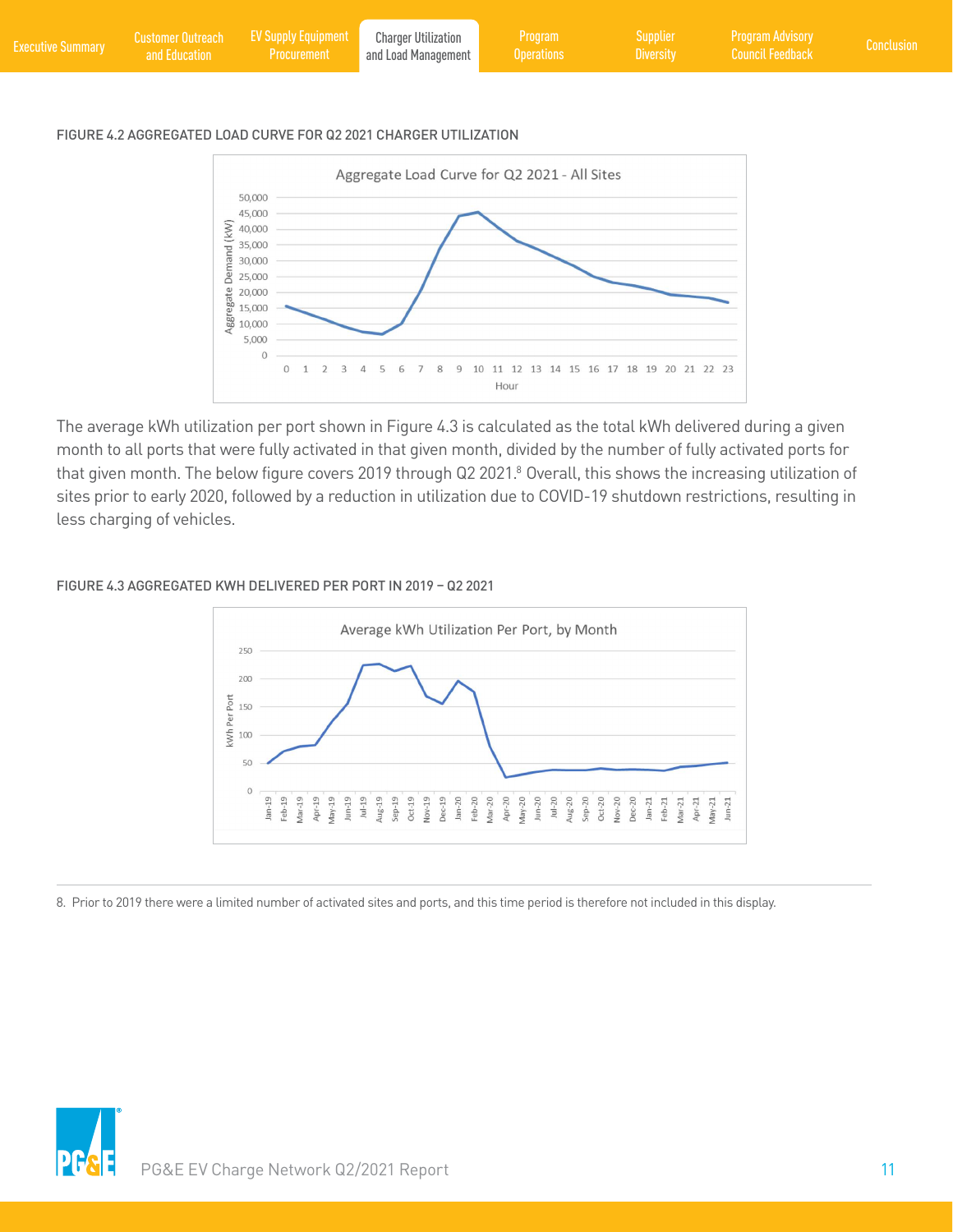# <span id="page-13-0"></span>5. Program Operations

### **5.1 Summary of Approved Sites**

Prior to full subscription, once an application was received, PG&E reviewed the site for eligibility and evaluated site feasibility based on criteria including available electrical capacity, number of chargers to be installed, environmental risks, and estimated project costs on a per-port basis. If a site passed this eligibility review and a conceptual design of charger layout was approved by the program participant, it was approved for EVCN participation and moved into design and pre-construction phases.

192 projects were approved as eligible for EVCN program participation at the end of Q2 2021. The program is targeting at least 20% of installed ports to be at multi-unit dwellings (MUD) and at least 15% in disadvantaged communities. Table 5.1 depicts the breakdown of property type, disadvantaged community status, and program participation for applications approved through Q2 2021.

### TABLE 5.1 PROGRAM PARTICIPANT PROFILE – APPROVED SITES THROUGH Q2 2021

|                                      | <b>NUMBER OF SITES</b> | <b>NUMBER OF PORTS</b> | PERCENT OF PORTS |
|--------------------------------------|------------------------|------------------------|------------------|
| <b>PROGRAM PARTICIPATION</b>         |                        |                        |                  |
| <b>EV CHARGE OWNER</b>               | 125                    | 2,847                  | 59%              |
| <b>EV CHARGE SPONSOR</b>             | 67                     | 1,980                  | 41%              |
| <b>PROPERTY TYPE</b>                 |                        |                        |                  |
| <b>MUD</b>                           | 68                     | 1,819                  | 38%              |
| <b>Workplace</b>                     | 124                    | 3,008                  | 62%              |
| DISADVANTAGED COMMUNITY STATUS       |                        |                        |                  |
| <b>Disadvantaged Community (DAC)</b> | 57                     | 1,859                  | 39%              |
| <b>Other PG&amp;E Territory</b>      | 135                    | 2,968                  | 61%              |

| <b>CROSS-SECTION (Sites/Ports)</b> | I DAC (% of Grand Total) | NOT IN DAC (% of Grand Total) |
|------------------------------------|--------------------------|-------------------------------|
| <b>MUD</b>                         | $17/923$ $(19\%)$        | $51/896$ (19%)                |
| Workplace                          | $40/936$ (19%)           | $84/2,072$ (43%)              |
| <b>SUBTOTAL</b>                    | 57/1,859                 | 135/2,968                     |

### **5.2 Construction**

Once a project is approved for participation in the EV Charge Network program, PG&E assigns a Project Manager to connect with the customer and guide the site from design to activation. This includes coordinating with one of PG&E's competitively selected Engineer, Procure and Construct (EPC) vendors to complete the design, permitting, and construction for EV charging sites. At the end of Q2 2021, PG&E had a pipeline of 192 approved sites which represents 4,827 ports and provides a pipeline of construction through the end of the program.

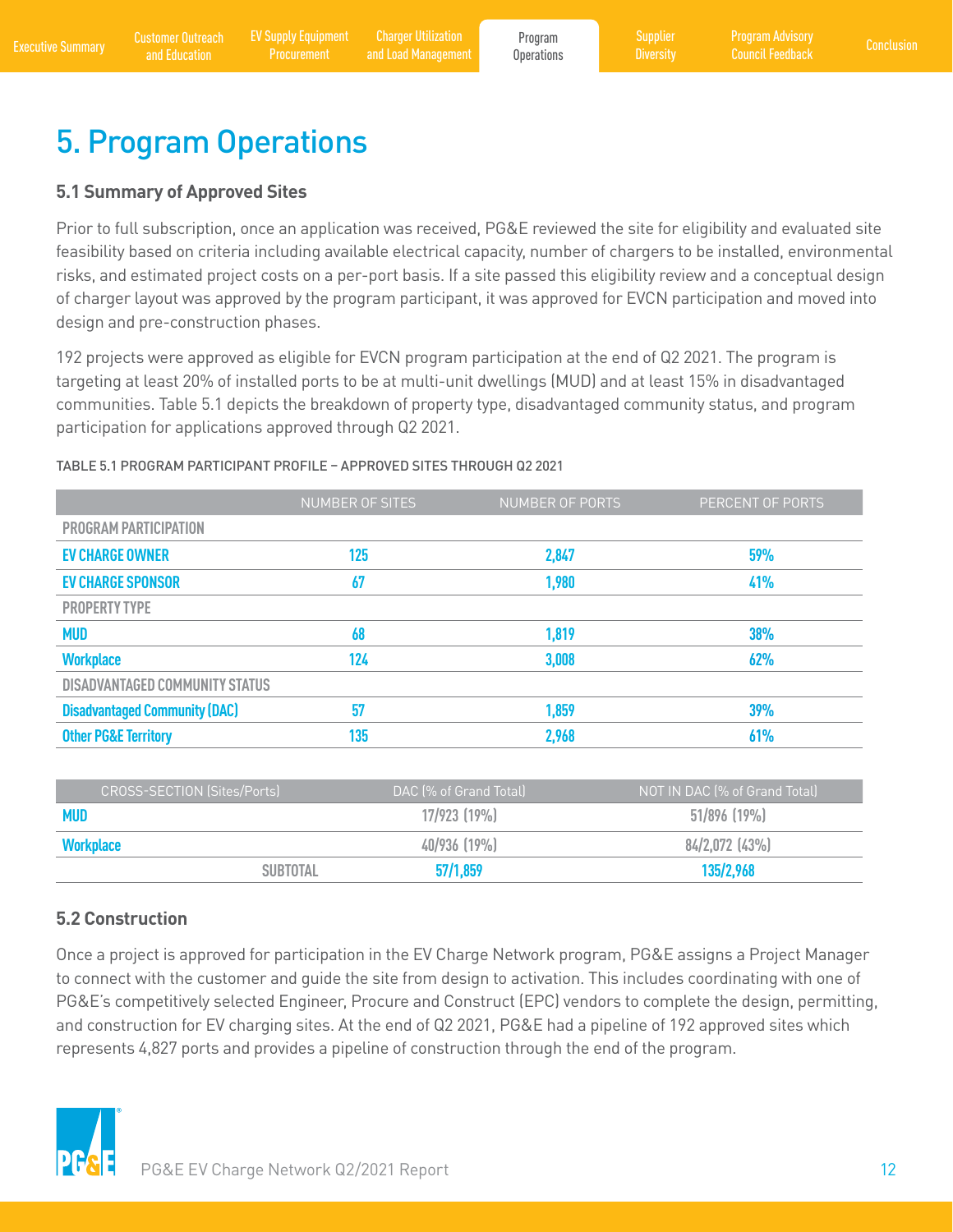<span id="page-14-0"></span>Executive Summary Customer Outreach EV Supply Equipment Charger Utilization Program Program Supplier Program Advisory<br>Executive Summary [and Education](#page-4-0) Procurement and Load Management Operations Diversity Council Feedback Co Charger Utilization and Load Management

Program **Operations**  **Diversity** 

# **5.3 Operational Metrics**

installation of 190 sites for the EVCN program. The following metrics reflect construction and installation of approved sites through June 30, 2021. Table 5.3 summarizes the number of approved and installed ports at the end of Q2. Figure 5.3 depicts the total number of ports installed by each EVSE primary vendor.

TABLE 5.3 SUMMARY OF NUMBER OF PORTS AND INSTALLATION

| Number of total ports approved                        | 4,827 |
|-------------------------------------------------------|-------|
| Number of ports installed                             | 4,559 |
| Average number of ports approved per site             | 25    |
| Average number of ports installed per site            | 24    |
| Average Q4 total construction duration (in days)      | 43    |
| Average Q4 total charger installation time* (in days) | h     |

\*This is the duration of the installation of the chargers on top of the make-ready infrastructure.

In Q2 2021, PG&E spent roughly \$2.8 million for a total program spend of roughly \$113.6 million out of the \$130 million authorized budget. Figure 5.4 details Q2 2021 program spend for each of the categories: Engineering, Procurement, and Construction; Administration and Program Implementation; Marketing, Education, and Outreach; and IT Projects. Table 5.4 provides a summary of program costs to date, and percent of allocated budget spent.

### TABLE 5.4 SUMMARY OF PROGRAM SPEND

|                                          | Program to Date Spend <sup>9</sup> |
|------------------------------------------|------------------------------------|
| Total Program Cost through Q1 2021       | \$113,625,933                      |
| <b>Total Completed Construction Cost</b> | \$83,055,261                       |
| Average Cost per Port                    | \$17,489                           |
| Charger Cost per Port                    | \$2,100                            |
| <b>Total Rebate Reserved</b>             | \$2,037,800                        |





**5.4 Program Costs** FIGURE 5.4 EVCN Q1 2021 PROGRAM SPEND



9. Total Completed Construction Cost & Average Cost per Port metrics include Design/Permits, Materials, To-the-Meter construction, Behind-the-Meter construction, Charger where applicable (EV Charge Sponsor sites), and Rebates where applicable (EV Charge Owner sites). Since full vendor invoices for some ports Substantially Completed during the quarter do not become available until after quarter-end, the Total Completed Construction Cost is an approximation using the number of Substantially Completed ports x Average Cost per Port. As a result, the quarter-to-quarter increase in Total Completed Construction costs may exceed the quarter-to-quarter increase in actual Total Program Costs through for the quarter. Charger Cost per Port is the charger cost alone, for EV Charge Sponsor sites that have full cost information as of quarter-end. Total Rebate Reserved is for all Substantially Complete projects as of quarter-end.

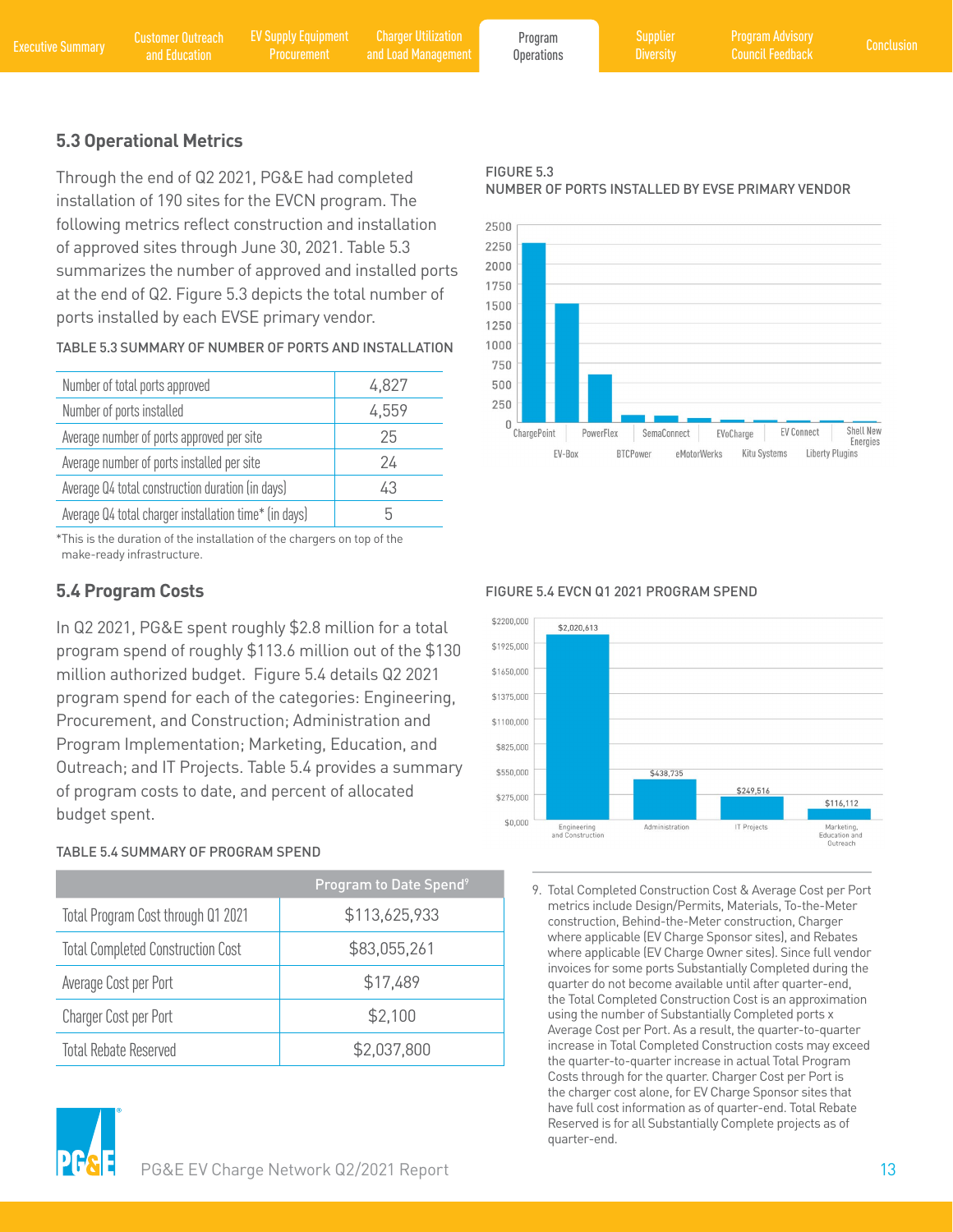<span id="page-15-0"></span>Executive Summary Customer Outreach EV Supply Equipment Charger Utilization Program Busines Supplier Program Advisory<br>Executive Summary [and Education](#page-4-0) Procurement and Load Management Operations Diversity Council Feedback Co Charger Utilization and Load Management

Program

Supplier **Diversity** 

# 6. Supplier Diversity

PG&E is committed to diversity in the workplace and with the companies with which we do business. Our Supplier Diversity program provides vital opportunities for businesses owned by women, minorities, service-disabled veterans and lesbian, gay, bisexual, and transgender (LGBT) individuals. Supplier diversity will be scored as part of the RFQ and RFP process for the EV Charge Program and will be incorporated in any contracts for services as part of this program.

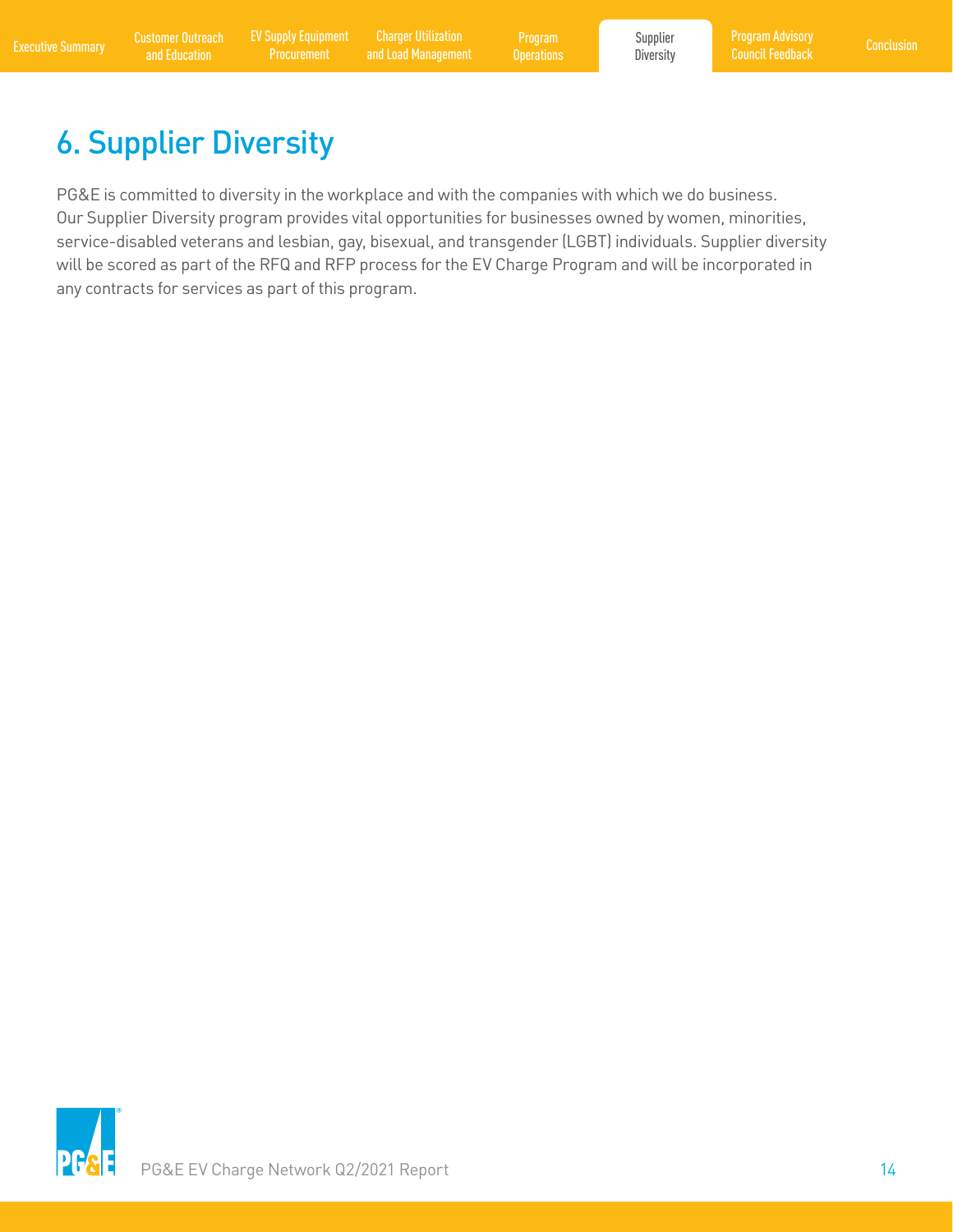Charger Utilization and Load Management

Program **Operations** 

# <span id="page-16-0"></span>7. Program Advisory Council Feedback

The second PAC meeting of 2021 was held on July 28, 2021 and included a diverse group of stakeholders. Over 25 organizations attended, including representatives from the EV charging station industry, non-profits, government entities and community choice aggregators. PG&E captured stakeholder comments during the meeting and collected feedback by email submission after the meeting. PG&E has provided responses to the questions and comments in Appendix A.

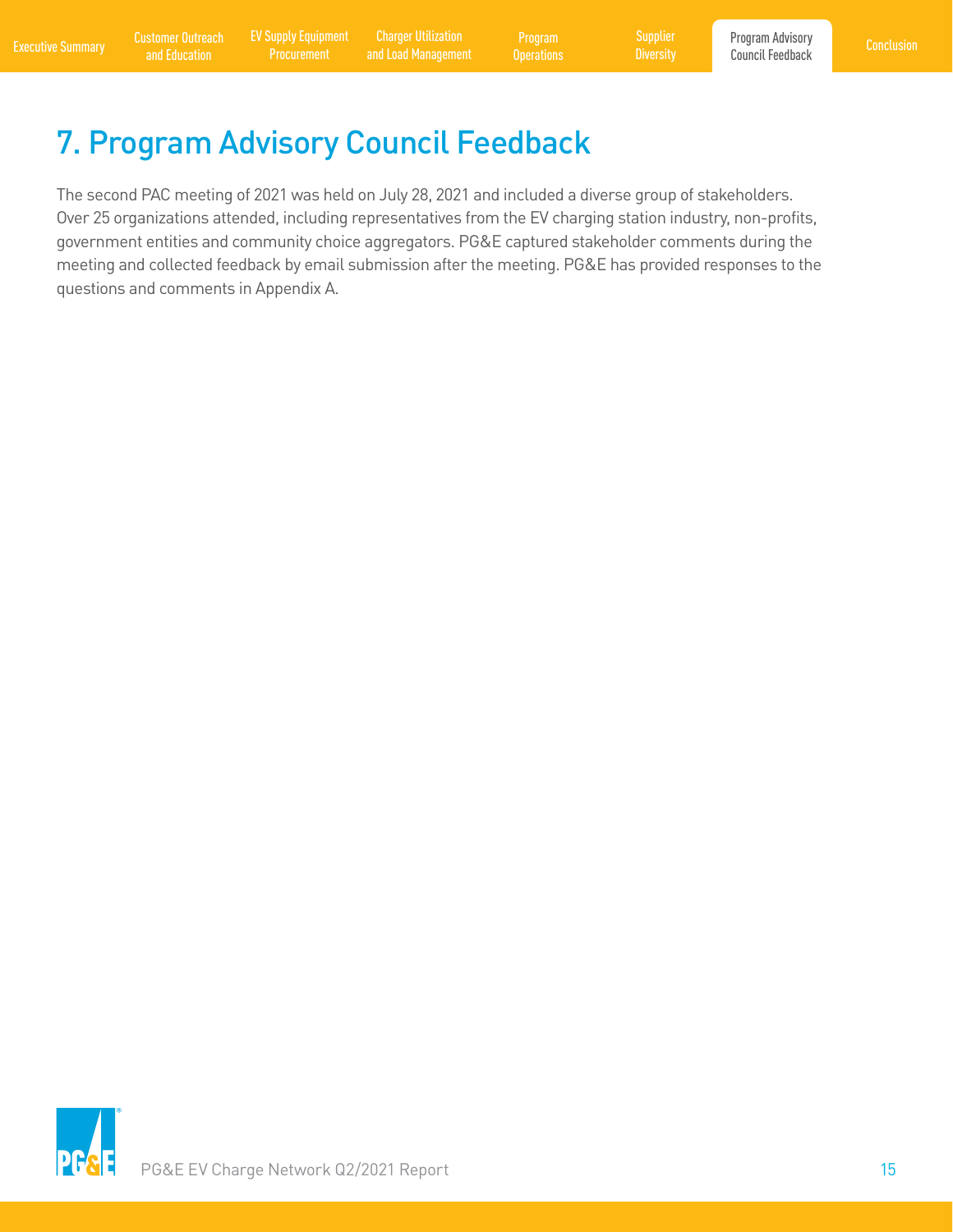Program Advisory Council Feedback

# <span id="page-17-0"></span>8. Conclusion

At the end of Q2 2021 PG&E had completed construction of 190 sites representing a total of 4,749 ports installed. The program had a total of 192 approved applications, securing 4,827 ports that are supporting a construction pipeline through program end. The composition of the program's applicant and approved site pool represents a healthy pipeline in supporting the Commission's targets for Disadvantaged Communities, Multi-Unit Dwellings, and program ownership options. PG&E will continue to identify opportunities for process improvement while ensuring a positive customer experience.

PG&E values the feedback and input stakeholders have provided through the Program Advisory Council meetings and looks forward to continued collaboration with participants.

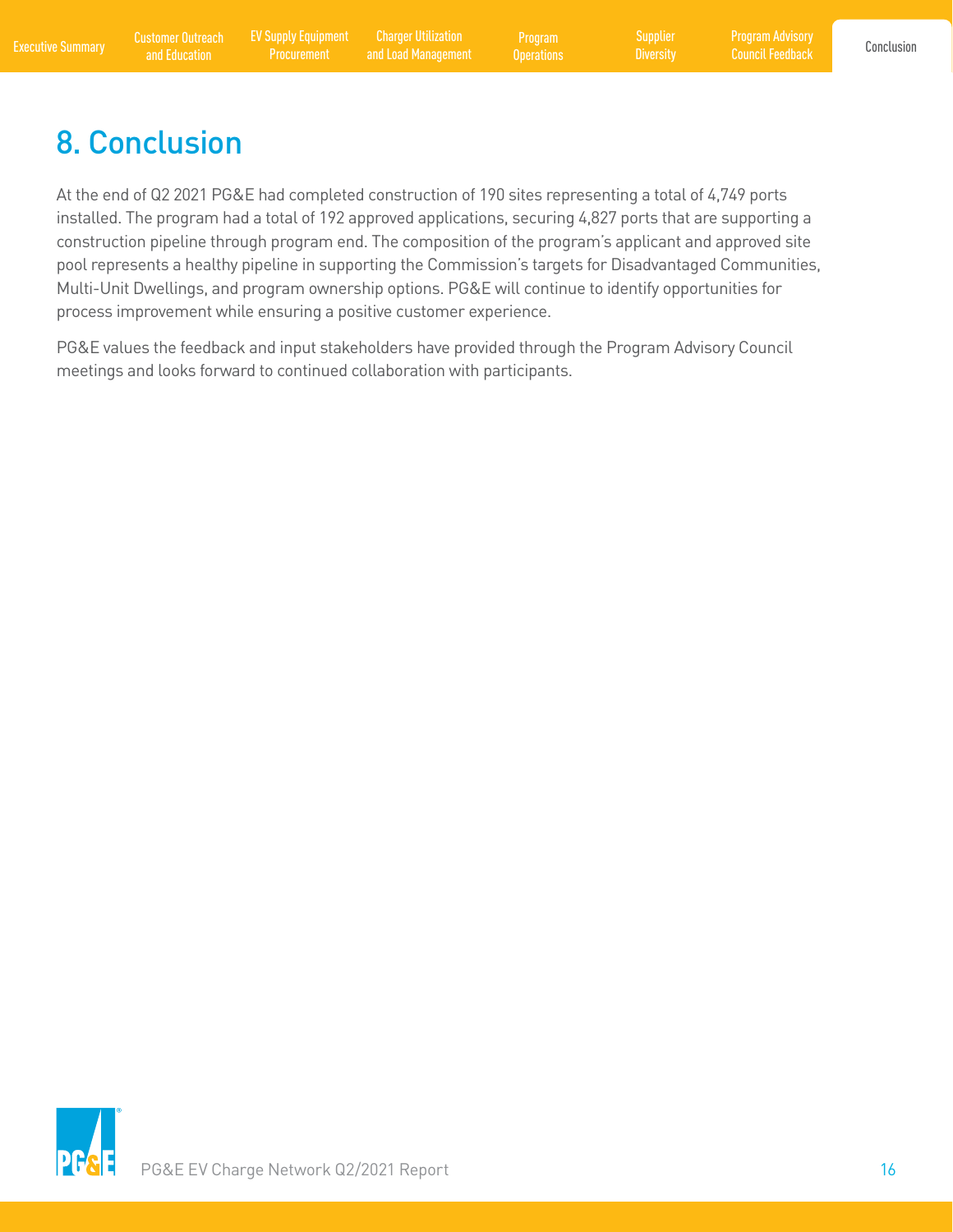# <span id="page-18-0"></span>9. Appendix A

### **9.1 Summary of Program Advisory Council Comments and PG&E Response**

The following PAC members provided comments during the meeting regarding the EV Charge Network program:

| PAC MEMBER NAME      | PAC MEMBER ORGANIZATION                 |
|----------------------|-----------------------------------------|
| <b>Calder Silcox</b> | <b>EMI</b>                              |
| Christina Jaworski   | <b>Silicon Valley Transit Authority</b> |
| Danielle Dooley      | <b>Public Advocates</b>                 |
| <b>Elise Torres</b>  | <b>TURN</b>                             |
| Ewan Pritchard       | Energetics                              |
| Harinder Phagura     | CARB                                    |
| Jason Greenblatt     | Energetics                              |
| Jessie               | <b>EVCS</b>                             |
| Kevin Hamilton       | Central CA Asthma Collaborative         |
| Lars Peters          | EV Go                                   |
| Marquita McQueen     | ChargePoint                             |
| Noel Crisostomo      | CEC                                     |
| Ram Ambatipudi       | <b>EV Connect</b>                       |
| Scott Oltmann        | Rivian                                  |
| <b>Steve McClary</b> | Tesla                                   |
| <b>Thomas Perrot</b> | Energetics                              |
| Urvi Nagrani         | PowerFlex                               |
| Ziga Ivanic          | Energetics                              |
|                      |                                         |

### QUESTION PG&E RESPONSE

PG&E has put together a factsheet to help customers Is the Fleet program responsible for helping understand what's in scope with PG&E's program, where to find customers through delays they may face with contractors, how to put together a scope of work for a contractor BTM work? bid, etc. But it's up to the customer to enter into the agreement and hold their contractor accountable.

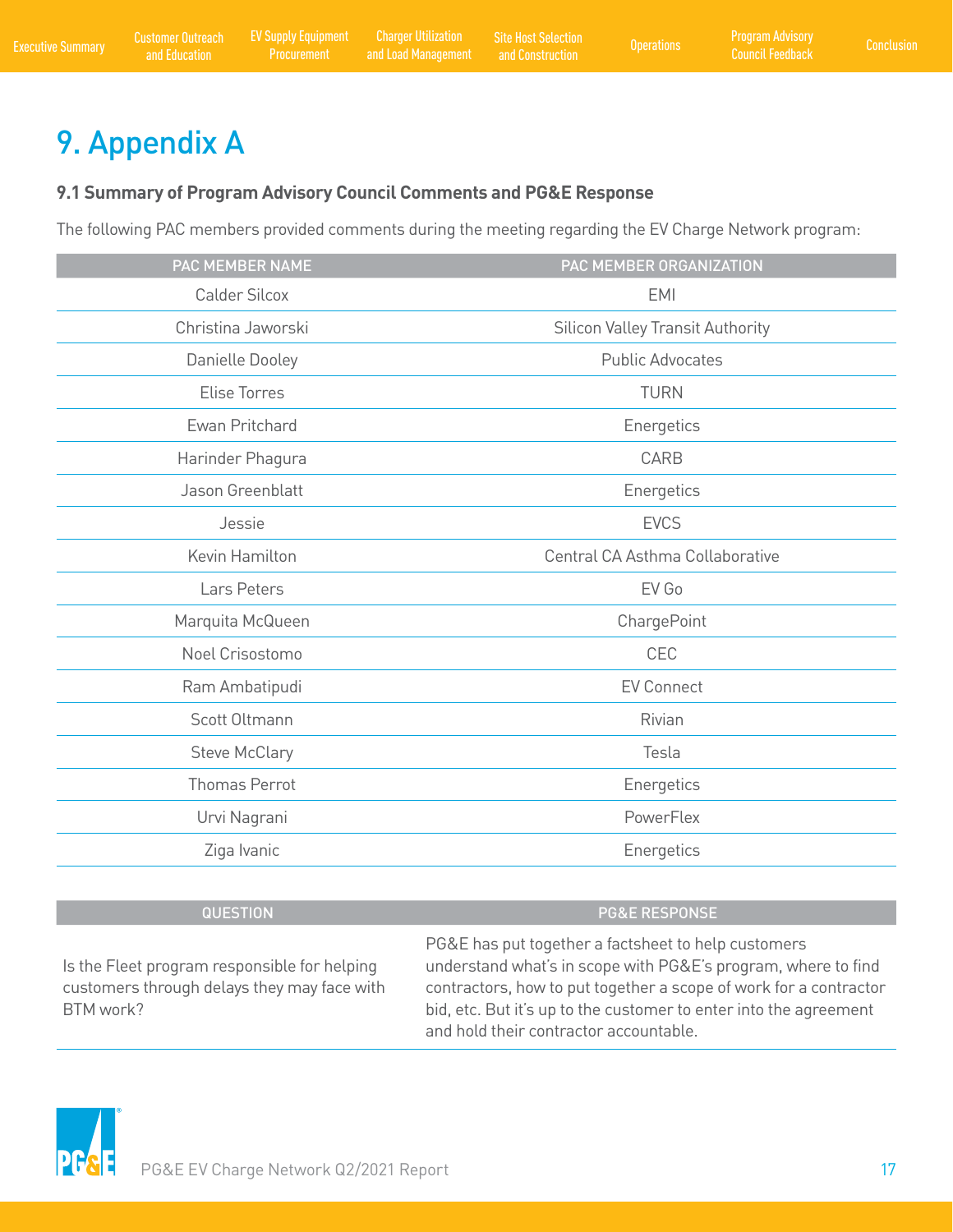Customer Outreach

[and Education](#page-4-0) [Executive Summary](#page-2-0) [Conclusion](#page-17-0) [EV Supply Equipment](#page-9-0)  Charger Utilization and Load Management Operations Site Host Selection

| <b>QUESTION</b>                                                                                                                                                                      | <b>PG&amp;E RESPONSE</b>                                                                                                                                                                                                                              |
|--------------------------------------------------------------------------------------------------------------------------------------------------------------------------------------|-------------------------------------------------------------------------------------------------------------------------------------------------------------------------------------------------------------------------------------------------------|
| Do you track median days from first customer<br>contact to project complete for the Fleet<br>program?                                                                                | Yes, that data is included in the annual report. It covers from<br>program inception (2019) through 2020.                                                                                                                                             |
| What BTM issues are people bringing up? What<br>are customers asking for in terms of support?                                                                                        | Some of the topics we've heard are what should they look for in a<br>vendor, what do they put in a scope of work, and how do I ensure<br>the contractors stays on schedule.                                                                           |
| Can you provide additional guidance on the next<br>Fast Charge solicitation? Are there any changes<br>anticipated in the project criteria?                                           | It will be run similarly to last solicitation and will follow the<br>process established for the past solicitation.                                                                                                                                   |
| Could you share the utilization you're seeing on<br>the installed DCFC sites?                                                                                                        | There are only a limited number of active sites, so in order to<br>protect customer information, we cannot at this time share out<br>the exact utilization. However, at a high level we are seeing 5-10x<br>the utilization at our average EVCN site. |
| In the Schools program, how many of the<br>preliminary viable sites are in DACs?                                                                                                     | 3 preliminary viable sites are DAC, 1 is DAC adjacent, and 4 are<br>non-DAC.                                                                                                                                                                          |
| What would it take to accelerate the school<br>sites being designed and brought up to meet<br>community demands? If it's not funding what is<br>needed to bring the sites up faster? | The cost of a site continues to be the main driver of site viability.                                                                                                                                                                                 |
| Given that the EmpowerEV program may select<br>GRID Alternatives as the program implementer;<br>what level of coordination are you at?                                               | We've finished the scope of work, they are advising us on the<br>advice letter, and they are developing their implementation<br>strategy.                                                                                                             |
| Who is the 3rd party implementer for Empower?                                                                                                                                        | We aren't quite to a fully executed contract yet, so TBD on<br>implementer, but we will let you know soon. But we've finished<br>the scope of work, and they are developing their implementation<br>strategy.                                         |
| Roughly what percentage of EVCN installations<br>are public vs. private?                                                                                                             | We don't currently track this. It is the customer's property and<br>discretion.                                                                                                                                                                       |
| Do you plan to do follow-up surveys on customer<br>experience following construction/installation?                                                                                   | Yes, we conduct a survey 6 months after activation as well.<br>Feedback has been positive there too.                                                                                                                                                  |
| Do you do similar 6 month follow up surveys with<br>the nonviable sites for the program?                                                                                             | No, however we do intend to follow-up with them for future<br>program participation, but there is no budget allocated to<br>conduct market analyses more broadly. We are confined to<br>program acquisition and participation.                        |

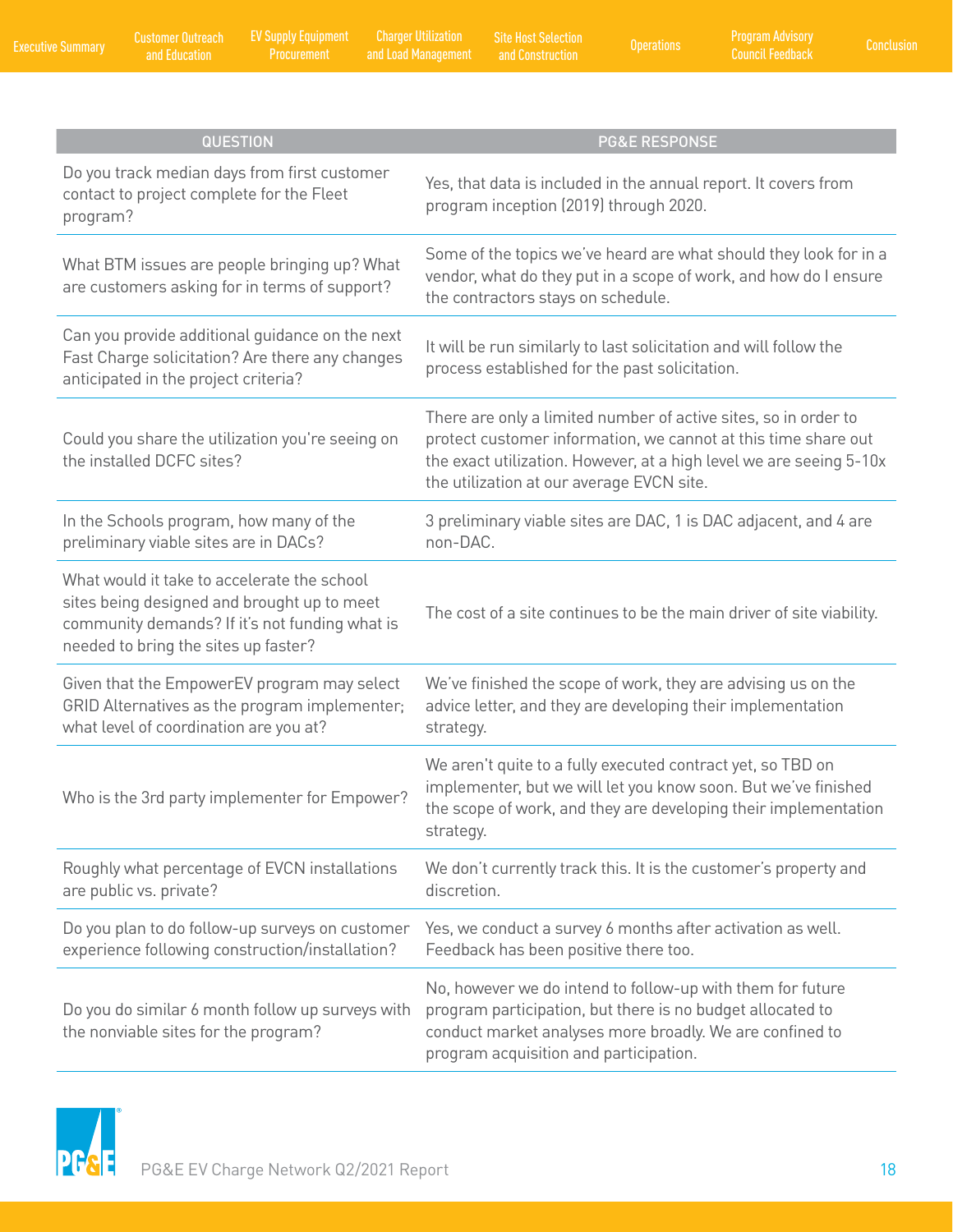Customer Outreach

EV Supply Equipment<br>Procurement

[and Education](#page-4-0) [Executive Summary](#page-2-0) [Conclusion](#page-17-0) [EV Supply Equipment](#page-9-0)  Charger Utilization and Load Management Operations Site Host Selection

| <b>QUESTION</b>                                                                                                                                                                                                                                                               | <b>PG&amp;E RESPONSE</b>                                                                                                                                                                                                                                                                                                                                                         |
|-------------------------------------------------------------------------------------------------------------------------------------------------------------------------------------------------------------------------------------------------------------------------------|----------------------------------------------------------------------------------------------------------------------------------------------------------------------------------------------------------------------------------------------------------------------------------------------------------------------------------------------------------------------------------|
| Has PG&E looked at the cost data at greater<br>depth? IE, with smaller buckets/groupings?<br>It would be interesting to see if there is an<br>inflection point or if it is just linear by number of<br>chargers.                                                              | Yes, we have, but the other groupings by size did not show as<br>significant of a delta in per port cost as is seen here (26 port).<br>This is due to ADA - above 25, there's a change in the number of<br>stalls required.                                                                                                                                                      |
| Is there a higher cost in DACs vs. non-DACs?                                                                                                                                                                                                                                  | No, there was not a statistically significant difference on average.                                                                                                                                                                                                                                                                                                             |
| We've seen degradation of infrastructure (it's old,<br>not maintained, etc.) as a problem in DACs. Is<br>this program experiencing the same thing?                                                                                                                            | For the EVCN program, we're installing almost all new<br>infrastructure. Projects are generally large enough that we're<br>installing new service lines, not tapping into customer's existing<br>service.                                                                                                                                                                        |
| I can understand how a larger number of ports<br>may appear more cost-effective given overhead<br>costs. Is there any information to consider<br>utilization rates of sites with different quantities<br>of ports? For example, are sites with more ports<br>better utilized? | We have investigated scoring existing sites in preparation for<br>EVCN Phase 2. There is a sweet spot based on how much<br>futureproofing we want to build in. Sites with a large number of<br>chargers may currently have low utilization, though we expect<br>that will be offset in future. Right now, 25-50 ports is the sweet<br>spot of lower cost and higher utilization. |
| When does PG&E plan to file for phase 2 of<br>EVCN?                                                                                                                                                                                                                           | We plan to file later this year. We were waiting on final TEF CPUC<br>decision for near-term priorities to determine how it would<br>impact the plan.                                                                                                                                                                                                                            |

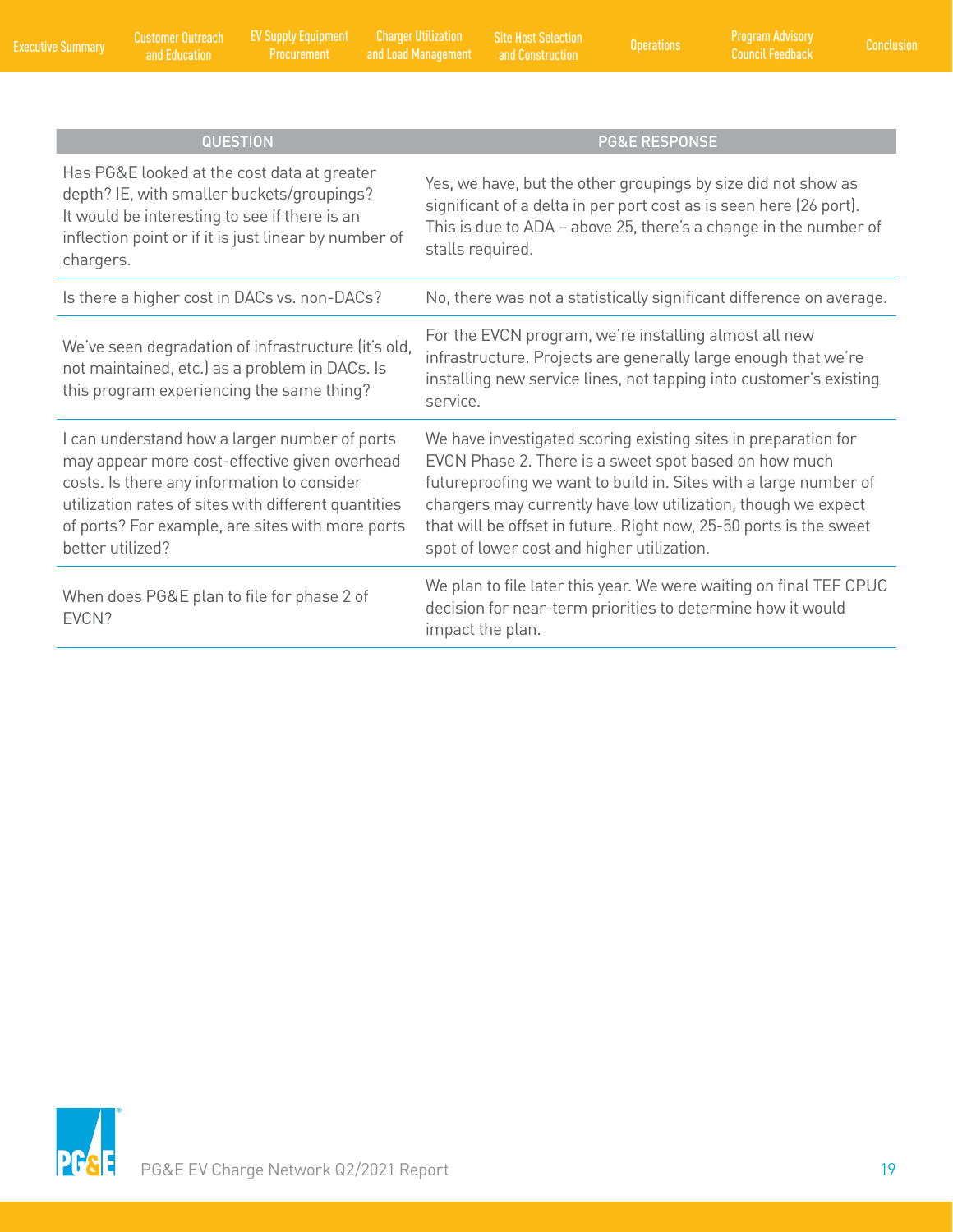# <span id="page-21-0"></span>10. Appendix B

**PG&E has established a six step process that guides customers through the EV Charge Network program.** 

- **1. Info & Application:** Potential program participants apply online at [www.pge.com/evcharge](http://www.pge.com/evcharge).
- **2. Eligibility Assessment:** PG&E reviews eligibility and site information, assessing costs and technical feasibility.
- **3. Design:** If the site is approved, the program participant selects their chargers, and PG&E sends the site design layout and easement for signature. If the program participant is an EV Charge Owner, they submit their proof of purchase for the chargers; if an EV Charge Sponsor, they submit their participation payment.
- **4. Construction:** PG&E builds the "make-ready" infrastructure to the parking spaces.
- **5. Activation:** Once construction is complete, chargers are installed, activated and inspected, and PG&E conducts data integration. If the program participant is an EV Charge Owner, PG&E issues the rebate
- **6. Utilization:** The chargers are maintained for the life of the program (10 years)—by the program participant, in the case of EV Charge Owner; by PG&E, in the case of EV Charge Sponsor.